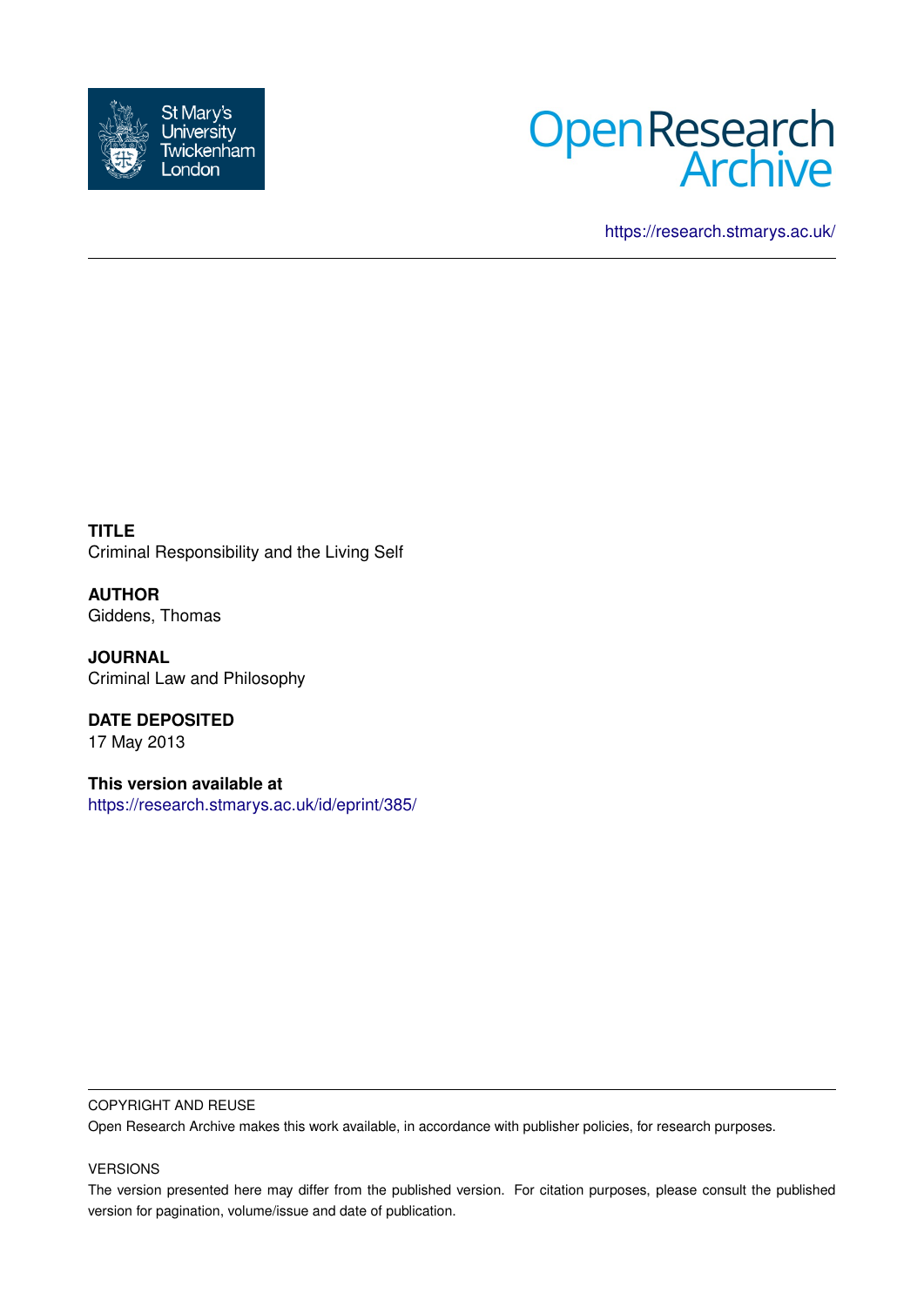# Criminal Responsibility and the Living Self $^1$

*Thomas Giddens*

## The Abstract and Living Self

Behaviour, including criminal behaviour, takes place in lived contexts of embodied action and experience. If an individual is modelled as abstracted from this 'living' context, then that individual cannot be 'ethically' linked with his or her behaviour, and thus cannot justly be understood as responsible. The primary issue with this ethical injustice relates to the division between a self that is abstractly autonomous and a self that exists in a lived context of emotionally embodied reality. This issue is central in the 'ethical-other' debate (see Barron 2002, 1072-1077). Starting from the moral philosophy of Immanuel Kant, the basic claim is that dominant approaches to understanding individuals focus on their supposedly 'universal' attributes (reason, rights, autonomy), whilst 'real' individuals are far more complex and unique than Kant's abstract vision suggests:

…from the Kantian perspective a person only deserves respect insofar as s/he can assume the position of the moral subject, and since the moral subject is premised upon a denial that human difference has any moral relevance (except as an impediment to moral action), Kantian respect comes to be seen as a kind of disrespect: a disrespect for the radical 'otherness', or 'alterity', or unique particularity, of persons. Kantian justice thus reduces the other to the same, and is inconceivable without this reduction. (Barron 2002, 1073)

This ethical injustice in the understanding of individuals, it is claimed, needs to be rectified: models of the moral self must 'do justice' to the fullness and alterity of unique, living humans; they must treat the other 'as other', and not as 'the same' (see Stacy 2001, 161- 164). This article is concerned with expounding this central issue in the ethics of modelling the moral self with respect to criminal responsibility in legal theory (that is, examining the limitations of criminal responsibility vis-à-vis the 'living self'), and proposing a phenomenological approach that may increase our ability to ethically comprehend the selfas-responsible.

Ernest Weinrib argues that Kant's 'right' is grounded in the formal relationship between free willing agents and ties together the entirety of law as a coherent 'idea of reason' (Weinrib 1987). Adam Gearey also observes how Kant's idea of reason 'allows a rational jurisprudence to account for the origins of civil society without reference to anything extrinsic to reason itself' (Gearey 2001, 6). Rooting out Kantian influence more broadly, Ian

<sup>&</sup>lt;sup>1</sup> The final published version of this article appears in *Criminal Law and Philosophy* (published online, 12 March 2013) and can be found on SpringerLink: [http://link.springer.com/10.1007/s11572-013-9212-2.](http://link.springer.com/10.1007/s11572-013-9212-2)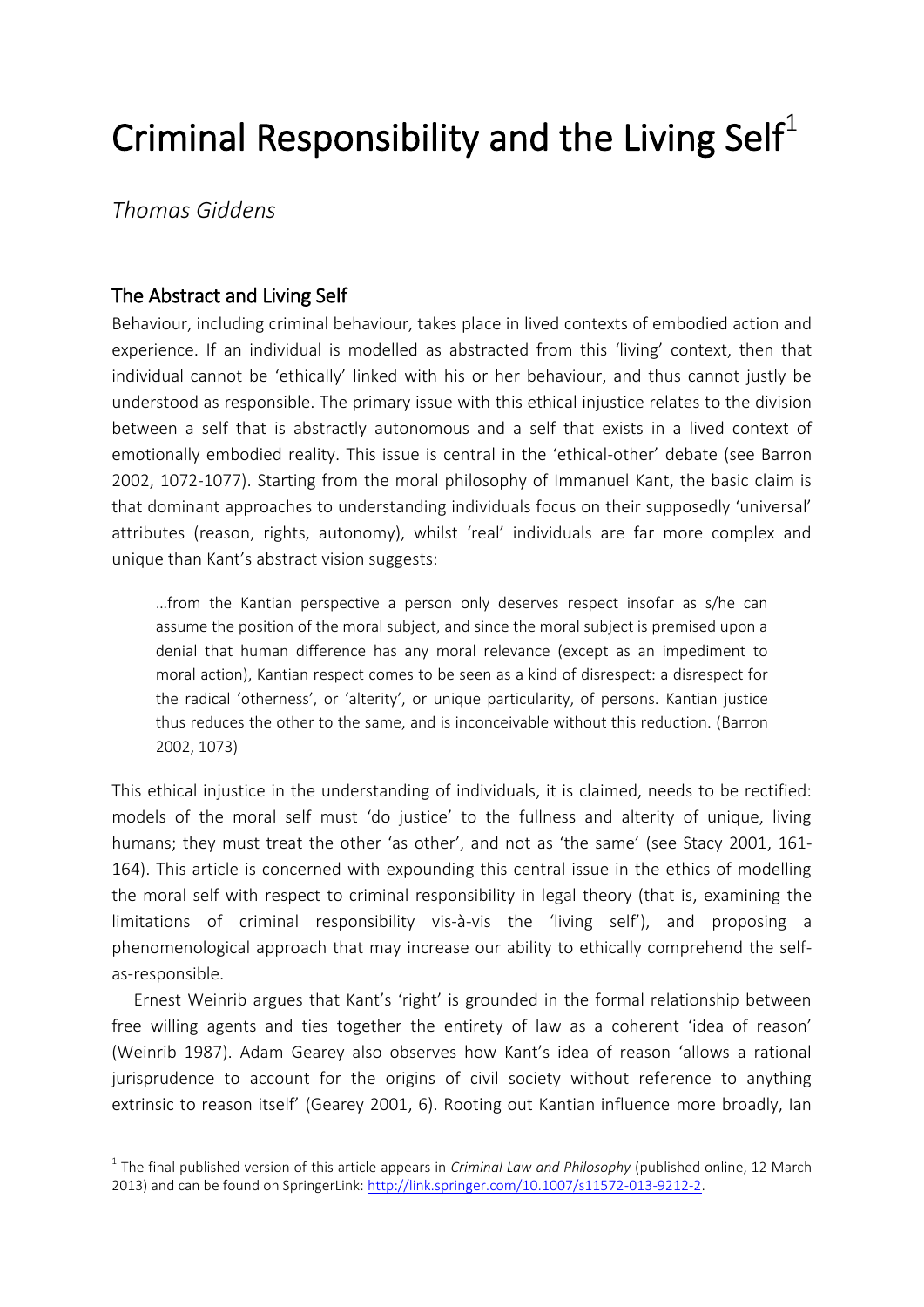Ward traces many seemingly counterpoised schools of moral, political, and critical legal thought back to Kant's philosophical system (Ward 1997). Specifically related to criminal theory, Samuel Pillsbury links the retributive framework of Western criminal justice to key dimensions of Kantian philosophy (respect for persons based on their capacity for free moral choices, and punishment based upon that respect) which, he argues, inspire the tendency towards dispassionate, unemotional judgement (Pillsbury 1989, 658-667). Similarly, Alan Norrie claims the simple penal equation 'crime plus responsibility equals punishment' has informed our social control practices for 200 years (Norrie 1996, 540), and that both 'criminal law theory and the philosophy of punishment possess the same Kantian, retributive emphasis on individual responsibility as the proper basis for legitimate punishment' (Norrie 2000, 3). Such claims suggest a correspondence between criminal justice and Kantian moral philosophy. But perhaps one of the most notable philosophies this correspondence excludes is utilitarianism, deriving from theorists such as Jeremy Bentham. Whilst Kant is oriented against it, utilitarianism has clearly impacted significantly upon Western criminal justice.<sup>2</sup> Bentham positioned the legal institution as the primary instrument for influencing people's actions (and thus society) for the better through the use of criminal sanctions that played on the binary human drives of pleasure and pain (Morrison 1997, 186-198).<sup>3</sup> Although Bentham's work is important for criminal justice more broadly, encountering debates on punishment-versus-rehabilitation and the social role of the criminal justice system, rational actor models like Bentham's binary calculus are limited with respect to the complexities of individual responsibility. Kantian philosophy, although with its own limitations in relation to the deterrent, rehabilitative, or otherwise utilitarian functions of criminal justice systems, considers questions of individual responsibility in detail and is thus highly relevant to theoretical issues relating to our ethical understanding of the moral self. Put simply, Western criminal justice systems are not purely Kantian, but examining Kantian moral philosophy is an important dimension of understanding criminal (moreover *individual*) responsibility.

Kant defines autonomy as being bound by our purely rational will, rather than being constrained by some non-universal interest (Kant 1959, 51). He argues that the supreme principle of morality can only be found in pure reason, which is separate from the empirical world (Kant 1959, 22-25, 60-61; 1997, 51-54); to base *universal* morality on empirical (and thus contingent) knowledge is flawed—only pure reason is able to ground universal morality, as only pure reason is common to all rational beings. To the extent that we have the capacity of reason we are rational beings separate from the contingent world of sense; it is this innate faculty which we must follow if we hope to achieve universally moral actions (Kant 1959, 72- 73), and similarly which must form the basis of universal moral judgments (1959, 58). If we

 $2$  Indeed, both retributive ('punishment') and utilitarian ('deterrence', 'rehabilitation') ideals are expressly stated as guiding concerns for sentencing in English criminal justice: see s142(1) Criminal Justice Act 2003; see also Ashworth (2006, 19).

<sup>3</sup> Note also the work of Beccaria, which focuses upon the issue of deterrence (as opposed to retributive punishment): see Norrie (1993, 19). On the oppositional relationship between this type of utilitarianism and Kant's retributive ideals, see Morrison (1997, 146-149).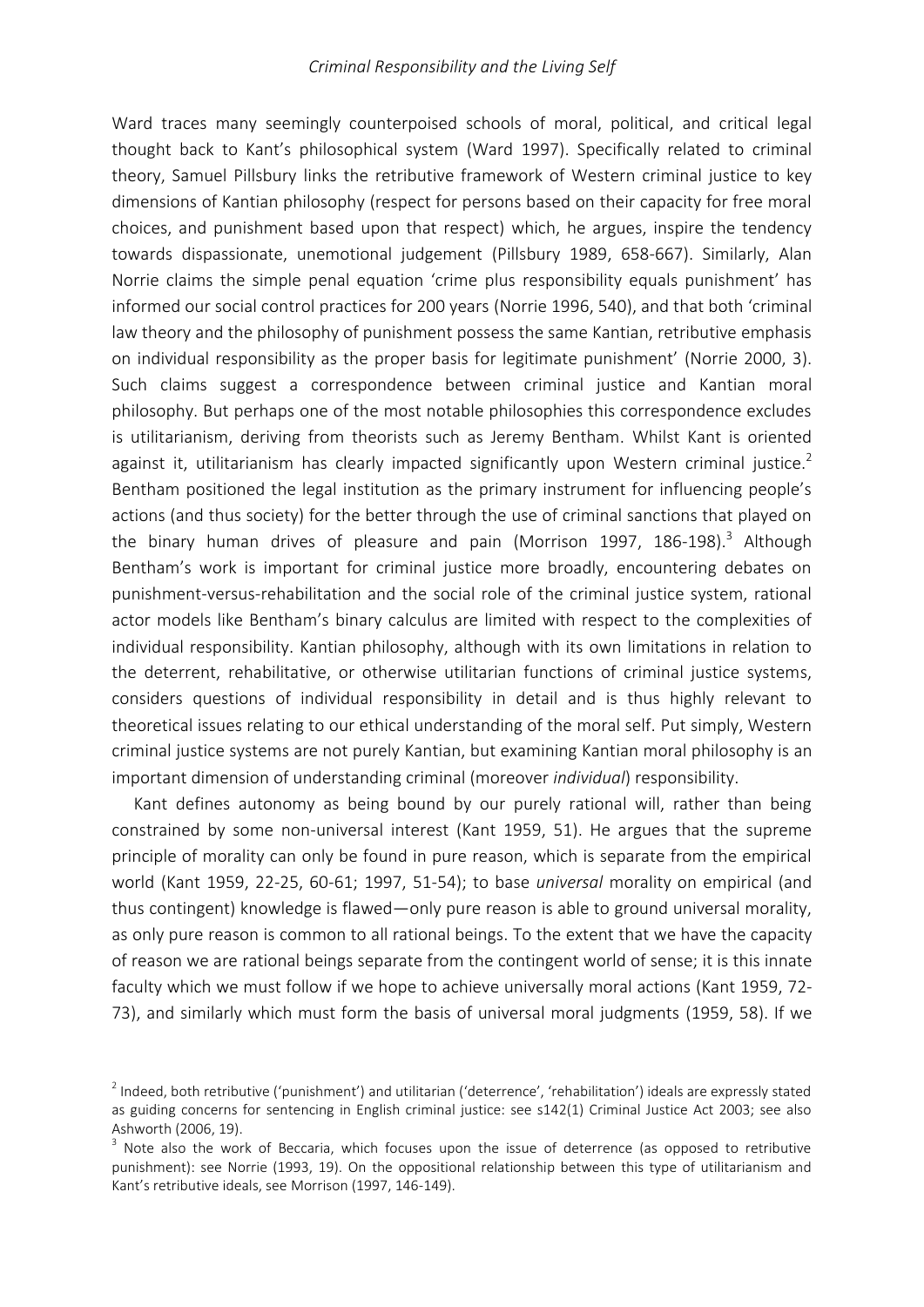follow our inclinations and desires, or are affected by empirical outcomes and sensory influences, we can never achieve universal morality (see Kant 1997, 69). The justification for punishment stems from our *innate capacity* to follow our free will rather than contingent influences (Kant 1997, 132). In this line of thinking the tension can clearly be seen between the self as abstract and independent, able to freely will and reject contingent impulses ('abstract autonomy'), and the self as embedded in contexts of human feeling, following subjective inclinations and desires (the 'living self'). Within this split, responsibility is linked to the abstract, autonomous self (see generally, Kant 1959). As others who analyse Kantian abstract autonomy have observed (see, for example, Kneller, 174-175; Norrie 2000), this reading of Kant denigrates embodied, emotional experience in relation to morality. When we undertake a course of behaviour we do so within lived contexts of action and influence, in relation to those people who influence, and are influenced by, our behaviour. Our 'choice' to act, or not to act, may not necessarily derive simply from our ability to use reason, but may stem from other factors that impinge upon or exist within ourselves as 'living' humans; the standard of abstract autonomy in the responsible self works by the abstract dictates of a *universal* moral law, and thus overlooks these 'living' dimensions.

Although the 'ethical-other' issue may have connotations in many areas of law, it is of primary importance with respect to criminal responsibility; how we understand individuals relates directly to our ability to hold them morally or legally responsible, $<sup>4</sup>$  underpinning the</sup> whole structure of criminal justice. In order to ethically hold individuals criminally responsible, we need an ethical understanding of individuals that can shape an ethical theory of criminal responsibility and underpin the attribution of responsibility in more practical or substantive contexts. Although some practical issues are mentioned, the primary argument of this article focuses on the underlying theoretical issue, and suggests a potential way of achieving this more 'ethical' understanding; it does this in four main sections. The first section shows that criminal responsibility theory generally adheres to a model of rational choice that commits the same abstraction as Kantian abstract autonomy, although not to the same extremes. In the second section, attempts to go beyond rational choice in both Kantian philosophy (namely via his aesthetics) and the criminal justice theory of Alan Norrie are analysed; both are argued to be problematic with respect to the living self. As an alternative, the third section moves towards a phenomenological approach, inspired by cultural criminology and the work of Jonathan Wender. Wender's aesthetic criminology highlights the irreducibility and excessive nature of the world of lived experience of which we must retain

 $<sup>4</sup>$  In general, 'responsibility' relates to the wider realm of human behaviour, be it proscribed or lauded, whilst</sup> 'liability' is more closely associated with unwanted immoral or illegal behaviour (see Cane 2002, 1-2; Duff 2007, 15-16). In practical terms, the two are linked: finding responsibility may not entail a normative, moral, or legal judgment, but how the wider self-as-responsible is understood informs more specific understandings of the selfas-liable which *are* interlinked with such judgments (Tadros 2005, 1-3, 24-27). In examining how we model the self-as-responsible, our concern is with how individuals are understood as responsible in general, not with specific examples of behaviour contained in legal or moral codes. (What 'should' make up the content of legal and moral codes is obviously a very expansive and highly debated topic in itself; for an in depth discussion on this issue, see, for example, Chapters 4, 5, and 6 of Duff 2007.)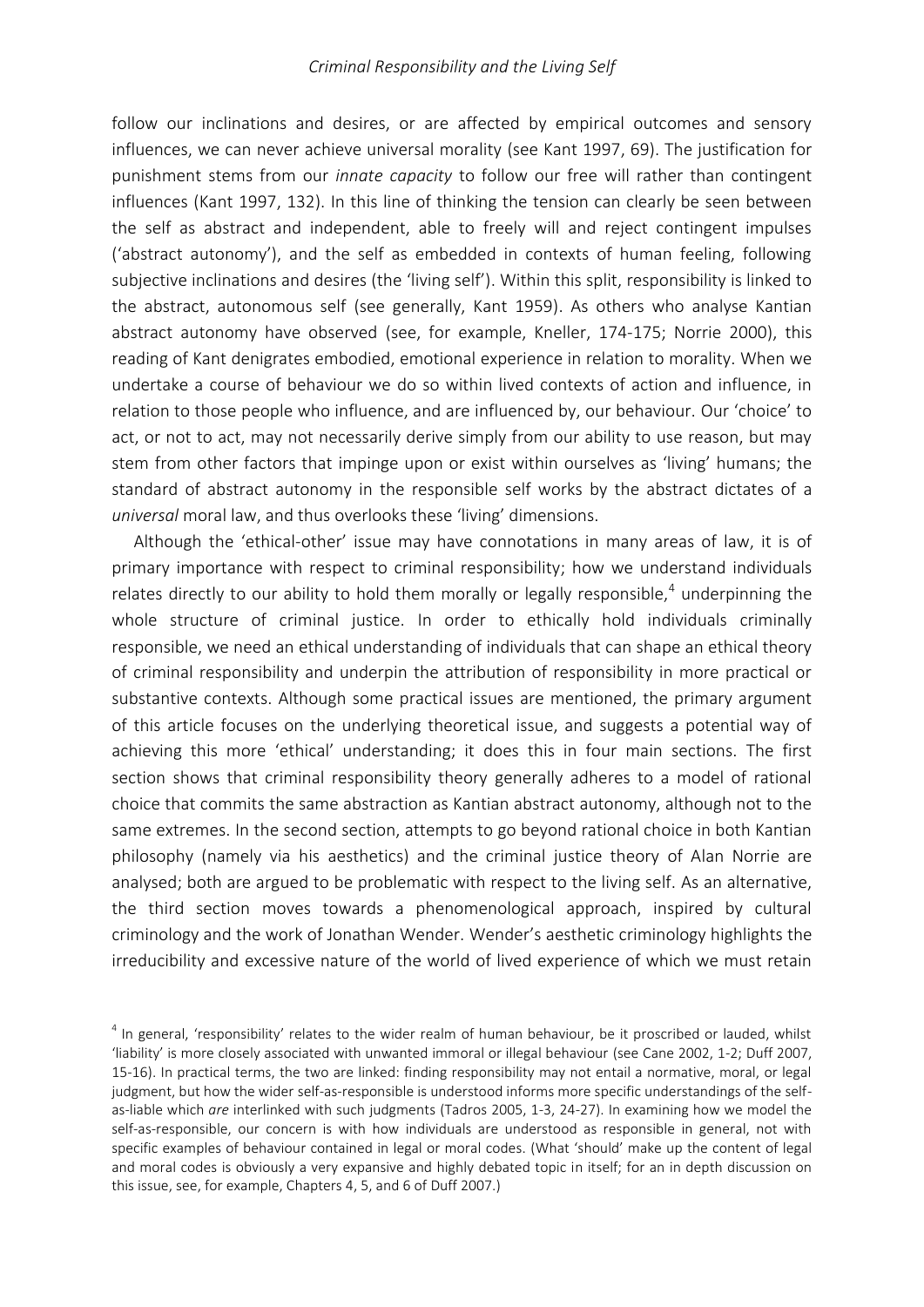awareness as we attempt to enrich our theoretical comprehension of embodied human experience in relation to criminality. The final section briefly considers the effect of such an approach on criminal responsibility, suggesting that a kind of 'restlessness' will necessarily permeate ethical criminal categories, precluding settled models of the moral self and promoting the need for constant theoretical (re)engagement with the living dimensions of human experience.

## Rational Choice in Criminal Responsibility Theory

The Kantian division of the self into two binary aspects—one contingent (and immoral) and one abstract (and moral)—is an extreme position. The models of self found in criminal responsibility theory, although more nuanced, generally adhere to a similar division, and can thus be seen as an emanation of this 'Kantian' tension and its related ethical 'disrespect' for alterity. Norrie (1993) claims there are two major tensions underlying criminal categories, one being an emanation of the self-context tension just outlined in Kant and the other being between the protection of universal individual equality and the needs of the State to maintain social order (Norrie 1993, 27-33). In relation to the tension which primarily concerns us (between the abstract and living self), the criminal doctrine pertaining to intention involves the abstract individualism required to show mens rea on the one hand, and on the other admits discretion at the sentencing stage in order to temper that abstraction by taking 'motive' into account. But this discretion undermines the legitimacy of convictions secured through processes of abstraction, and reflects criminal law's attempts to manage self-context tensions without actually dealing with the problems they pose for responsibility (Norrie 1993, 36-58).

Moreover, Norrie claims there is a Kantian focus in criminal justice more generally, deriving from its ideological foundations of, and emphasis on, the abstract juridical individual (Norrie 2000, 3). Although we can question whether criminal justice is broadly Kantian, the importance of Kant's philosophy in understanding responsibility shores up Norrie's potentially problematic starting point. Norrie argues that important dimensions of the lived moral context of criminal behaviour are excluded from questions of guilt (see, for example, Norrie 2000, 102, 180), and this deficiency stems from the Kantian ideology that shapes criminal justice.

Legal categories presuppose an individual subject in whom responsibility is fixed by mental characteristics relating to the cognitive control of actions. These characteristics establish what seems to be a discrete, fixed, stable individual subject, but what if subjects are not like that? What if identity... [is] located in significant measure beyond the individual in the social realm, and [is] therefore fluid and changing? (Norrie 2000, 12)

This configuration of the self-context tension seems set to undermine the whole edifice of criminal responsibility by locating responsibility outside the individual, thus disabling the attribution of blame (Norrie 2000, 38-39). And this, Norrie claims, is why other critical attempts to move beyond Kantian individualism have invariably failed (2000, 21-42), instead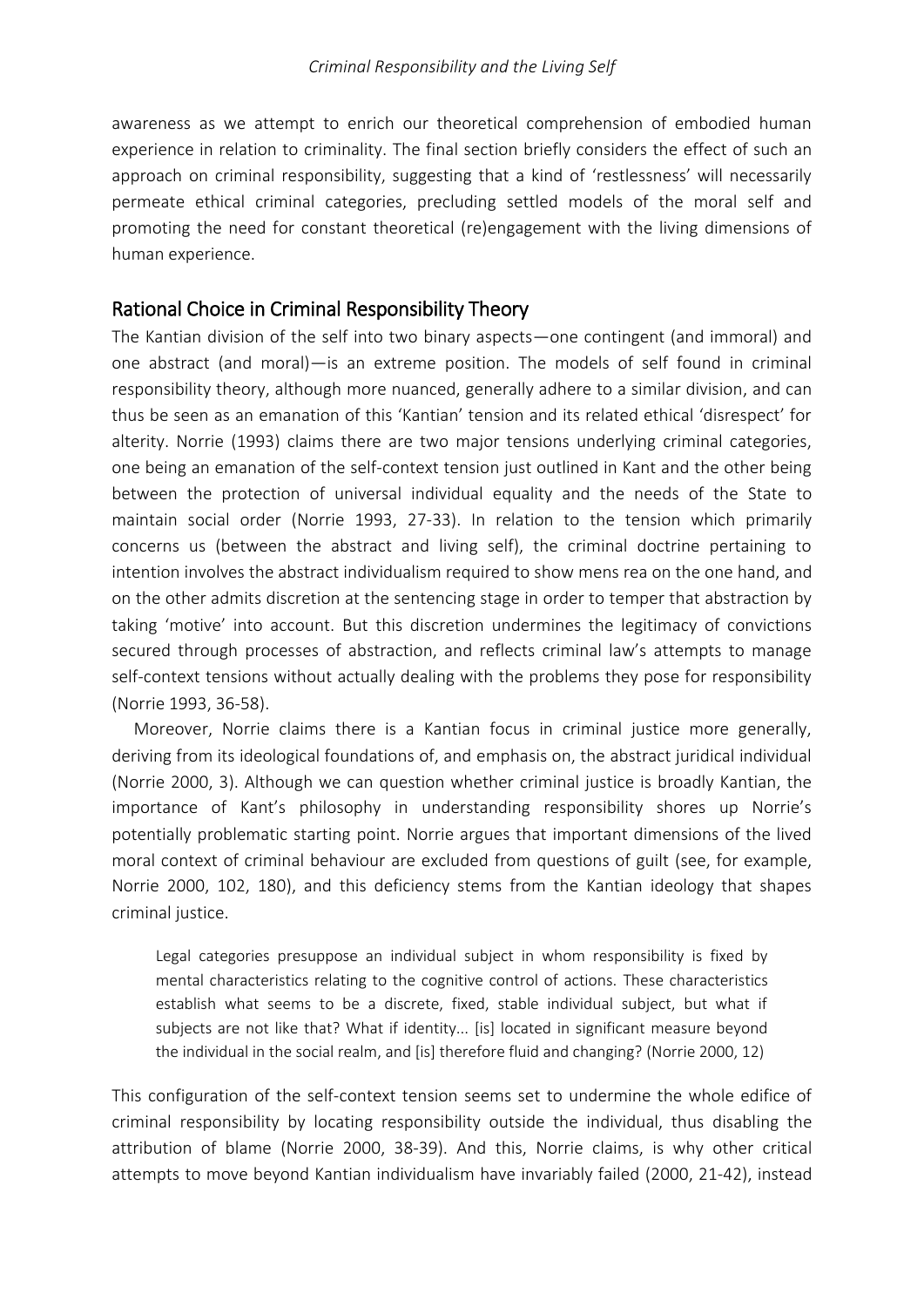maintaining 'false but necessary' separations between individuals and their social contexts. 'False' because we, as individuals, are not completely disconnected from the social contexts and communities we exist and act within, and 'necessary' because without such a separation of individuals from their context we cannot securely attach blame to them (2000, 38-39).

It is the existence and particular identity of the [responsible] legal subject that gives the law the basis for its rationalizing and systematizing practices. It follows that the basis must be reasonably fixed and stable for legal logic to be possible. If the core entity to be rationalized were in itself unstable, conflicted or in some other way 'fuzzy', legal reasoning would suffer the same defects. (Norrie 2000, 68)

Accordingly, Norrie claims that the abstracted, seemingly objective conceptions of moral identity underlying criminal codes are actually highly unstable, their seeming certainty being disrupted by the 'fuzziness' of the living individual (2000, 80-81, 102). The responsible individual is removed from his or her social context of substantive morality and isolated in purely formal descriptions, an isolation that both enables abstract categories of criminality to be pinned to a responsible subject as an abstracted and rationally choosing moral agent, and commits an ethical injustice in relation to the alterity and lived reality of that individual.

Although there may be little evidence to suggest that criminal theory sustains such an extreme caricature of responsible agents as that proposed by Kant (see Horder 2004, 128- 130),<sup>5</sup> this abstraction can be seen to permeate criminal theory more broadly, with its primary 'rational choice' model of responsibility. A succinct explanation of the general role of rationality in criminal responsibility can be found in the work of Anthony Duff:

It is a matter of rationality, both practical and theoretical—we are responsible agents insofar as we are rational agents. But rationality in this context involves more than purely intellectual capacities: a rational agent is one whose emotions and desires or other conative dispositions, as well as [his or] her beliefs, are responsible to reasons. (Duff 2007, 39)

This point is important: the rationality of the responsible self in criminal theory is not the pure reason of idealised caricatures such as Kant's abstract autonomy, but is something more nuanced. Although we are emotional, feeling, desiring beings, with urges as well as thoughts, we generally do things for particular motives or aims; rationality guides our responses to our more fluid or indeterminate impulses. We are not taken to be abstract, freely willing individuals, judged only by the standard of a priori reason. Victor Tadros (2005), for example, argues that agents can only be responsible if their actions relate to them 'qua agent' (that is, in a way appropriate to responsibility), thus holding closely to the idea that criminal responsibility is only attributable if an act fits with the settled character of an agent (Tadros 2005, 49-54; see also Horder 2004, 118-125). But although Tadros grounds responsibility in

<sup>&</sup>lt;sup>5</sup> But note, for example, simplistic 'rational choice' theories based on individuals' use of 'cost-benefit' type analyses, which share much with Bentham's behavioural matrix of pleasure and pain. For a brief introduction, see Hopkins Burke (2005, 40-50); see also, for example, Clarke (2005).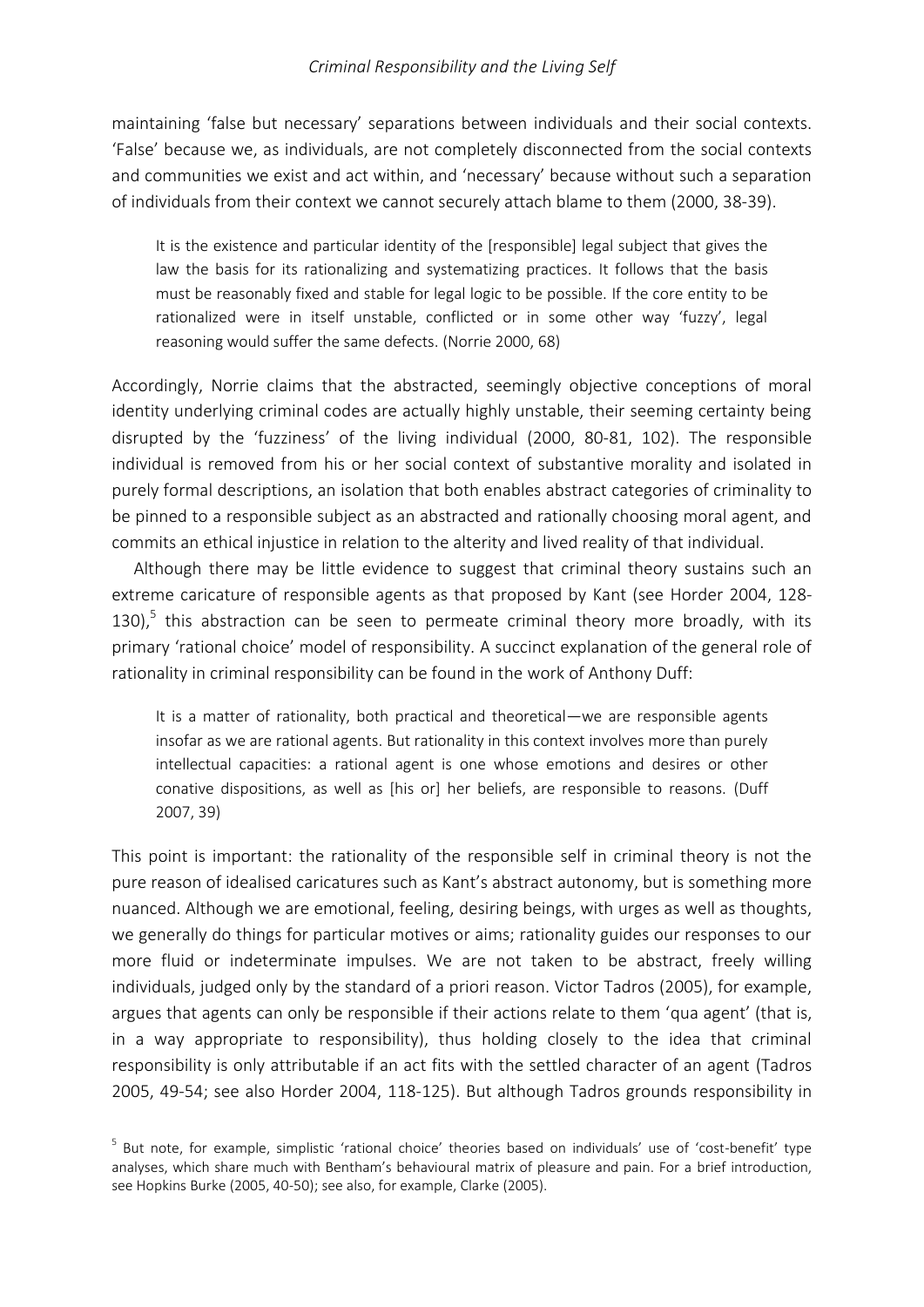his 'agent qua agent' reading of *character*, he argues that characters and lives, as well as desires and values, are underpinned by one's ability to make *choices*: our ability to control our thoughts in light of normative reasons, and make plans and put them into action (Tadros 2005, 37-40, 97-98). Further:

In attributing responsibility to an agent for an action, we are interested not in what an agent had the capacity to do. Nor are we interested in what options that agent had. We are interested in the *actual processes of reasoning* that were involved in performance of the action. It is those actual processes that connect the action to the agent. (Tadros 2005, 69, emphasis added)

And it is with Tadros that we find an explicit definition of the standard of rationality that criminal responsibility requires of these 'processes of reasoning': 'rationality' is related to the general coherence and normative accuracy of an individual's beliefs about the world (Tadros 2005, 55-56).

To the extent that we are 'rational' we are also able to 'choose' what we do (or think, or feel, or believe). This model of 'rational choice' does not suggest that every single aspect of the self is rationally directed, but that the responsible agent has a *general* ability to rationally guide his or her various dimensions, and it is this rationality that attracts responsibility.<sup>6</sup> Returning to Duff, he argues that there are two elements to responsibility: control over the object of responsibility and an awareness of relevant facts (Duff 2007, 57-58). Duff's control element effectively requires that:

I was active as an agent in causing the relevant outcome, and that I had the capacity to act in a way that would have prevented it. That capacity to act differently requires the physical capacities for control over one's movements (and the opportunity to exercise those capacities)... [and] *the rational capacities*... *of recognising and responding to reasons for action*. (Duff 2007, 72, emphasis added)

Even where liability seems to be accepted ostensibly without a control element (see Horder 2004, 128), Duff argues that at some point in the past the agent may have had sufficient control to have avoided the harm, and the question is whether it is reasonable to hold that this earlier control existed (Duff 2007, 58-60).<sup>7</sup> Like Tadros, Duff maintains that we are able to be held responsible for our thoughts, emotions, and character traits—but to the extent that we can *control* them: one can direct one's thoughts, or avoid thinking things by avoiding certain stimuli; one can control one's emotions by avoiding particular situations, or not dwelling on particular things; and one can direct the development of one's character to a certain extent, through things like breaking habits or working towards particular goals (Duff

 $<sup>6</sup>$  It should be noted that there are exceptions to this feature of the normal moral self, deriving from the</sup> existence of excusatory conditions that may undermine the capacity for rational choice. For a detailed account of excuses, see Horder (2004).

 $^7$  This argument is essentially a version of the 'originalism' discussed in free will debates: see, for example, Honderich (2002).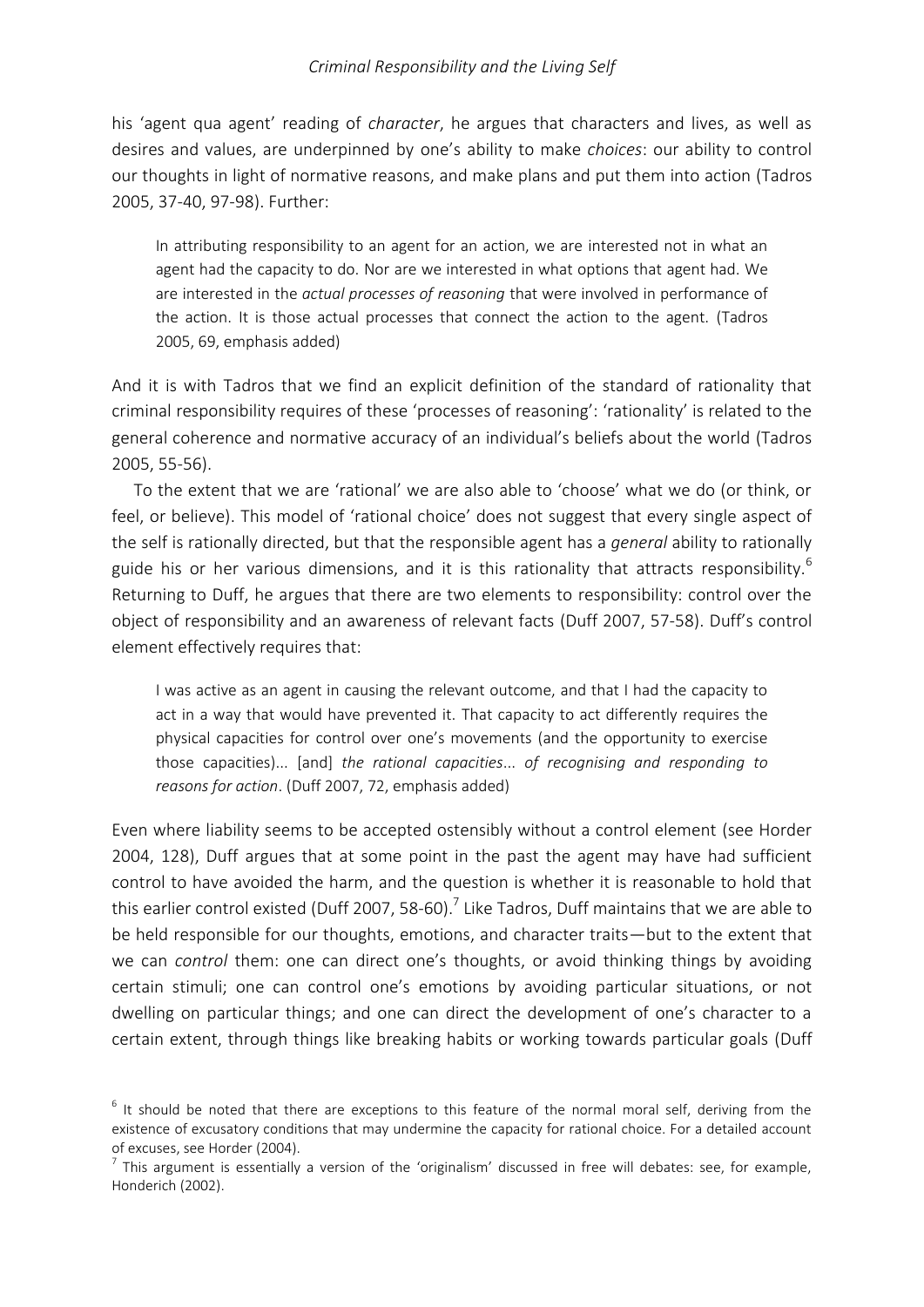2007, 61-62). For Duff, the 'rationality' of our choices is related to our ability to recognise and respond to reasons or considerations for (or against) undertaking courses of behaviour (Duff 2007, 39). In a similar vein, John Gardner observes a distinction between internal, subjective, or 'explanatory reasons', and external, objective, or 'guiding reasons', for action. He argues that our explanatory reasons (rational motives or aims) should be found within the guiding reasons that operate in our behavioural context (Gardner 2007). More specifically, for an action to be justified our explanatory reasons must be 'undefeated': if the reason for action is defeated or contradicted by some guiding reason then there is a reason *not* to act in that way (Gardner 2007, 100-103). Gardner's model takes practical rationality as a tool that enables us to ensure our actions match as closely as possible any relevant set of guiding reasons, for example a criminal code (Gardner 2007, 100-101), but like Duff and Tadros he also notes that reasons can operate upon traditionally 'irrational' elements of the self such as our emotions (Gardner 2007, 98).

This is what is meant by 'rational choice' in criminal responsibility theory: the general ability to rationally direct or respond to the living dimensions of the self. As already suggested, this dominant concept of criminal identity is more sensitive to the indeterminate dimensions of the self than the extremes of Kant's abstract autonomy. But although human feeling is taken into account, it is not given a position of legitimacy or great moral significance in understanding responsibility; it is made subservient to the legitimate control of the rational will. As with Kant, it is our ability to employ our rational will in choosing our behaviour that underpins our responsibility, with the effect that 'misfortunes should not be blamed on fate, change or other unknown and uncontrollable forces, but on the *acts or omissions of the individual*' (Douzinas and Gearey 2005, 345, emphasis added). Rational choice is one dimension of the self, abstracted away from the emotional realities and indeterminate dimensions of the living individual. The prioritisation of rational choice over other indeterminate or experiential influences engenders at least a partial abstraction of the 'Kantian' type, rendering criminal identity incomplete or inaccurate, and unable to ethically comprehend the self's indeterminate or fluid dimensions.

## Contextualising the Moral Self

Nicola Lacey highlights a critical issue in distinguishing self from context when she notes the inevitability of the criminal justice system having 'to draw lines around the contextual factors it is willing to take into account if it is to function, as it must if it is to exist at all, as a system which enunciates normative judgments about socially acceptable conduct' (Lacey 1994, 266). Although Lacey does not give much detail on the issue, it is worth exploring a little. Suppose, for example, we broadly conceive of 'social context' as that traditionally separate from us as individuals but potentially influencing our behaviour. The world around us is not monolithic, and there are multiple layers of experience which could influence us, from the amorphous clouds of culture down to the physically embodied world. Religion, cultural history, physical location, sub-cultural identification, national identity, our social, communal, and interpersonal relationships—all these things, and undoubtedly many others, affect the way we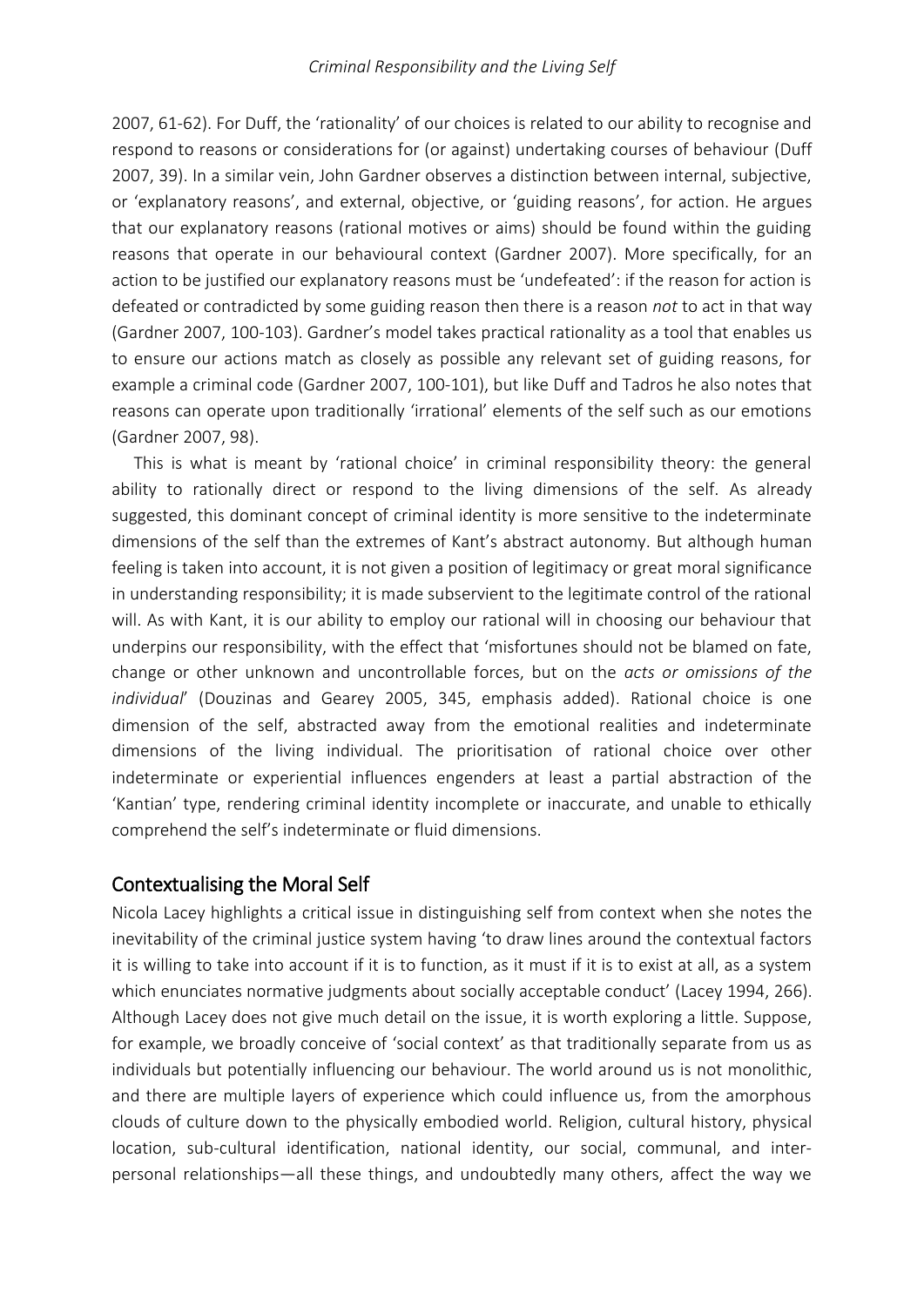feel, behave, and interact, and do so in different ways and amounts. Yet the necessity for delineating self and context in criminal responsibility can readily be seen, for example, in the context of causation, where criminal doctrine generally blocks consideration of contributing factors beyond an individual's freely willed causative behaviour (see Ashworth 2006, 122- 127). And similar issues arise in the theoretical context of how responsible we are for more distant consequences of our actions, as Paul Ricoeur observes in his essay on 'The Concept of Responsibility' (Ricoeur 2000, 11-35): extending the concept of responsibility too far means we become responsible for everything and nothing, thus robbing us of any meaningful authorship of those results and accordingly our ability to be held morally responsible for them (see Ricoeur 2000, 29-30). Although Ricoeur's work taps into other related concerns, a key part of his response to this problem exposes an important living dimension of our responsibility for consequences. This can be found, he argues, in the work of Hegel, which suggests that there is a phenomenological limit to our responsibility for the consequences of behaviour because many of the effects of our actions exceed our express intentions and become entangled in the intricacies of the external world (Ricoeur 2000, 32-33).

Similarly concerned with the divide between self and context, Norrie argues that aspects of our moral responsibility may be connected to the social world in which we live, thus transcending the artificial abstraction of individuals from their lived environment (Norrie 2000, 202).

Responsibility lies with individuals *and* with [the] societies of which they are a part, so that, neither individualized nor denied, it is shared. It traverses a space *between* the individual and the social, constituting a blaming relation. (Norrie 2000, 220-221, emphasis in original)

Norrie's concern with things that are 'beyond the individual' (12), is primarily social; he talks of 'social relations' (79) and 'social structure, institutions, [and] culture' (199). It is via the social psychology of Rom Harré that he attempts to navigate a middle-way through the enduring debate between individualists and constructivists, wanting neither to collapse the self into monadic individual autonomy nor evaporate it into social construction (Norrie 2000, 202-213). Harré's understanding describes the social 'conversations' that take place between various groups and institutions within, and activities of public role-playing that help constitute, the broad structure of society (see, for example, Norrie 2000, 209), thus placing our understanding of the moral choices made by individuals within their social context. Although Norrie's approach is important and insightful, and may encounter many of the dimensions mentioned above, his focus on our psychological relationship with a primarily *social* context arguably lacks engagement with the embodied, emotional, living and otherwise richly *phenomenological* aspects of moral choice as part of complex human reality.

Beyond this self-context divide, we have already seen that Norrie characterises Kant as being associated with an abstractly autonomous model of the individual, and distinguishes that from the individual as unavoidably existing *within* a social context (see, for example, Norrie 2000, 197-221). However, Kant says that we are not *only* autonomous, rational beings,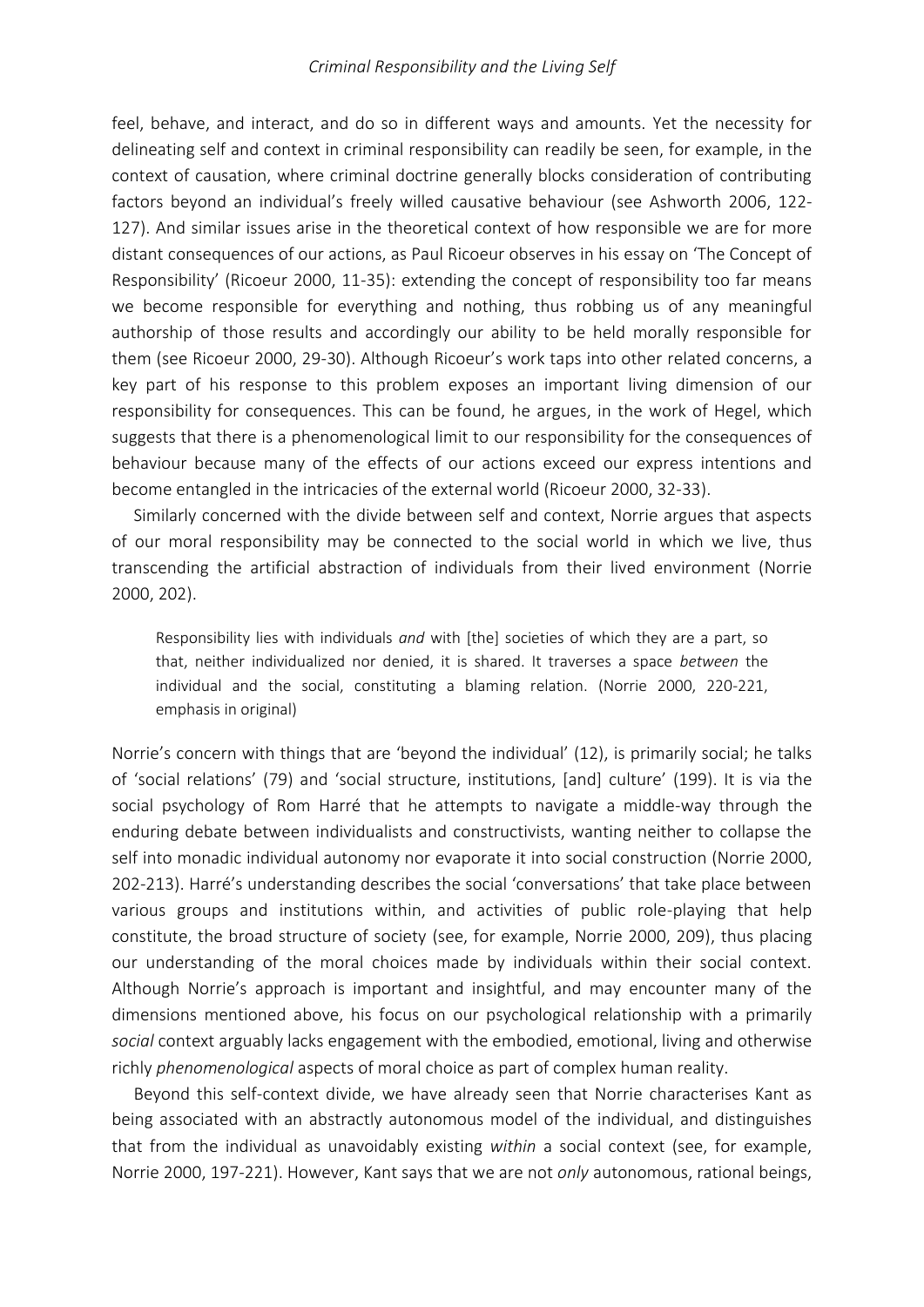but that we are *also sensual, emotional, and physical beings*, with desires and feelings, and thus susceptible to influence from empirical forces; but because we have the inherent capacity to act *as though* we are purely rational, abstract autonomy is the standard by which our actions must be judged in relation to *universal* morality. This is easily reduced to the practical notion that we can autonomously choose what we do, and are thus responsible for our actions, irrespective of living context. If we then criticise this 'Kantian' notion of responsibility on the basis that it reduces the self to being purely abstract, we are misunderstanding Kant's moral position. Although Norrie's argument expressly claims that it is the *abstract autonomy* of Kant that structures criminal responsibility, we can still retain the spirit of Norrie's thesis by referring his critical view to the *partial* abstraction found in criminal theory's models of 'rational choice' in the previous section. The problem with Norrie's work, once read in this light, is not the broad conclusion he reaches (that criminal theory prioritises abstract rationality over lived context), but that the reading of Kant upon which he bases his argument overlooks important dimensions of Kantian philosophy. This is especially so given Norrie's own admission that he wants to maintain what is valuable in Kantian philosophy: namely what it can tell us about individual moral agency that structuralist and poststructuralist accounts destroy (Norrie 2000, 197-198).

In his *Critique of the Power of Judgment*, 'Kant described a method of understanding that took account of social and historical context' (Stacy 2001, 24). Kant's metaphysical split between the *noumenal* and the *phenomenal* describes a world that is subjectively constructed by the experiences and judgments of the self. As Ian Ward puts it:

The critical moral philosophy which Kant bequeathed was, then, one based finally upon reflective judgment. No longer was there any object out there, a 'thing in itself', separate from our perception of it. There was simply our perception. (Ward 1997, 16)

The phenomenal world is that which we can experience through our senses, it is a function of how and what it is possible to know; the noumenal, on the other hand, is that which is beyond our knowledge and experience, the non-contingent world of the 'thing-in-itself' (see Kant 1959, 69-70; Morrison 1997, 135). Insofar as the world is phenomenal, Ward's description is sufficient: the phenomenal world is a product of our perception. In Kantian autonomy, however, although we cannot even know if the noumenal exists, we need to *assume* that it does and identify ourselves as noumenal beings. Christine Korsgaard explains why (see also Battersby 2007, 52):

[As] members of the... phenomenal world, we regard everything about ourselves, including… our own thoughts and choices, as parts of [that] world, and therefore as governed by its causal laws. But insofar as we are rational beings, we also regard ourselves as the *authors* of our own thoughts and choices… [and] necessarily think of ourselves as members of the noumenal world... The conception of ourselves as members of the [noumenal] world… is a conception of ourselves… as autonomous or moral beings. (Korsgaard 1998, xxvii-xxix)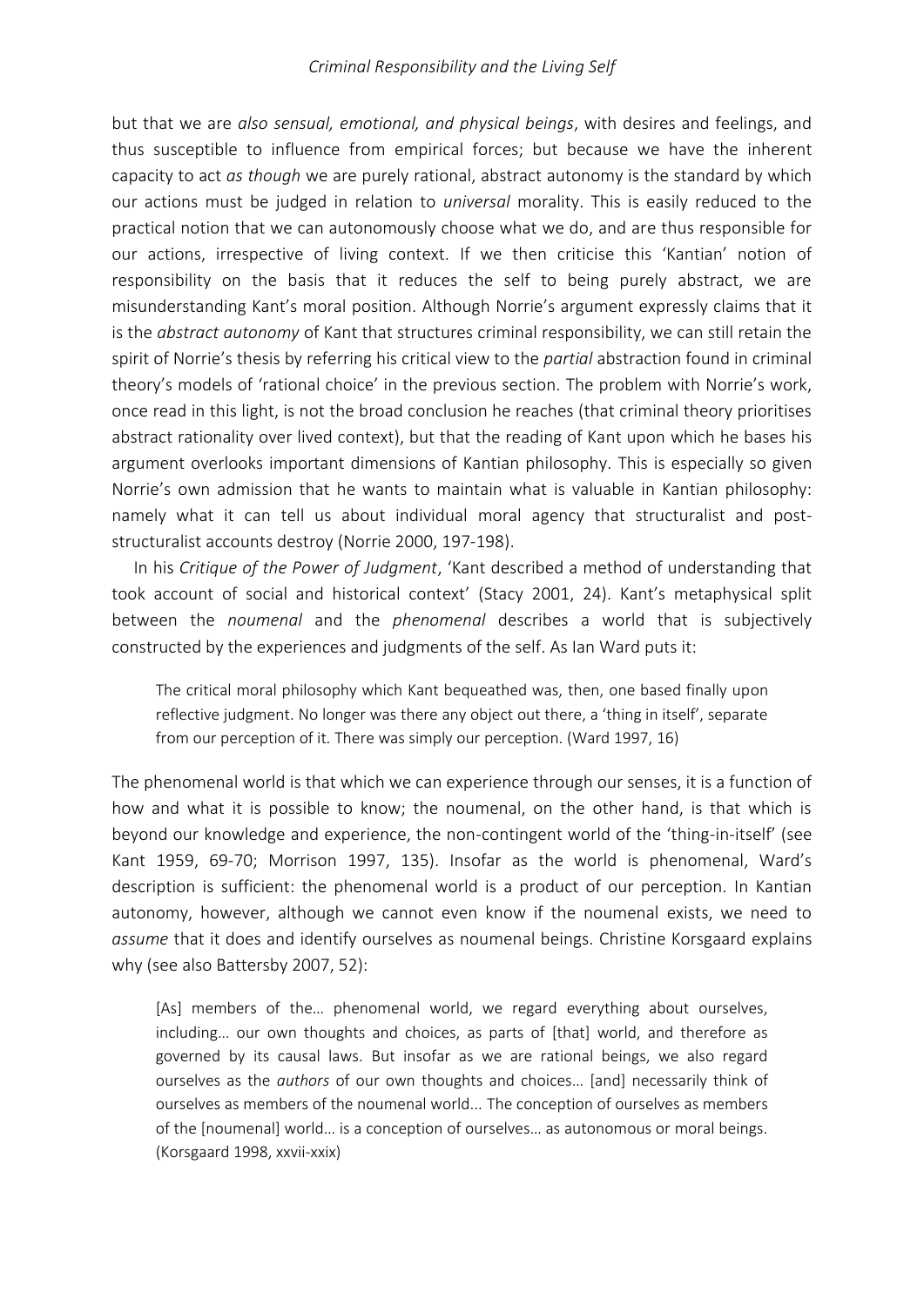Although Kant argues that we should assume the noumenal exists, and that it grounds our autonomous will, he does not think that we can ever actually attain true morality (see Kant 1959, 23-24). A key area of Kant's philosophy that highlights this extreme difficulty in acting 'freely' is his aesthetics of the sublime, which is associated with the experience of the might and infinity of nature—the night sky, storms, overhanging cliffs, raging seas—and the challenge such things pose to our rational ability to comprehend the world. At its heart, the Kantian experience of the sublime is a discord, or conflict, between our rational understanding and our sensory experience. The power of reason operates within this conflict to posit the existence of the noumenal and thus restore order to our understanding of the world (see Kant 2000, 128-151). The experience of the sublime reveals to the self its free, 'unlimited' noumenal dimension (i.e. one's capacity to use universal reason, and thus be autonomous), and this capacity can only be recognised through experiencing the limitations of conceptual understanding in the face of the sublime (Kant 2000, 142). Accordingly, within Kant's system, the experience of the sublime is concomitant with our ability to be truly moral (see also Richardson 2007, 233-234). The locations in nature where Kant perceives the operation of the sublime highlight the extremes that we have to go to in order to begin to understand that there is a pure noumenal realm beyond what we can experience, and hence access our capacity for moral autonomy.

With the suggestion that truly moral actions may be impossible, coupled with the extremity associated with achieving Kant's idealised moral autonomy, we can open the door for legitimate doubt around whether Kant's notoriously narrow standard of universal morality is an acceptable standard for *non*-universal criminal responsibility. Put differently, the a priori *formal* quality of Kant's abstract autonomy is arguably inappropriate for the *practical* or *phenomenal* quality of a criminal justice system in a contingent human world. Despite this, the interrelationship between feelings and rationality, and our ability to listen to our feelings in our experience of the world around us, is important in becoming moral beings, even in the extremely narrow sense of Kant's universal morality; we must experience the *feeling* of the sublime in order to access our *rational* moral autonomy. Although our access to morality is drastically limited by the extremes we have to witness even to *posit* the existence of the noumenal,<sup>8</sup> it is still the case, as Jane Kneller argues, that Kant's 'aesthetic theory opened up the possibility of feelings that play a positive role in the development of moral subjectivity' (Kneller 1997, 184; see also Barron 2002, 1061-1063). For Kant then, against what the abstract autonomy reading may suggest, our nature as humans embedded in the world of sense and experience is not something that we must ignore in our assessment of moral behaviour—it is a part of how we can move towards universal morality, through the (aesthetic) experience of the sublime.

It is this navigation of the central tension within the Kantian sublime which makes it significant to the concerns with alterity, particularly the discrepancy between the abstract

 $8$  Kant also limits access to particular types of people, his most notable exclusion being women. See Battersby (2007), particularly Chapters 4 and 5.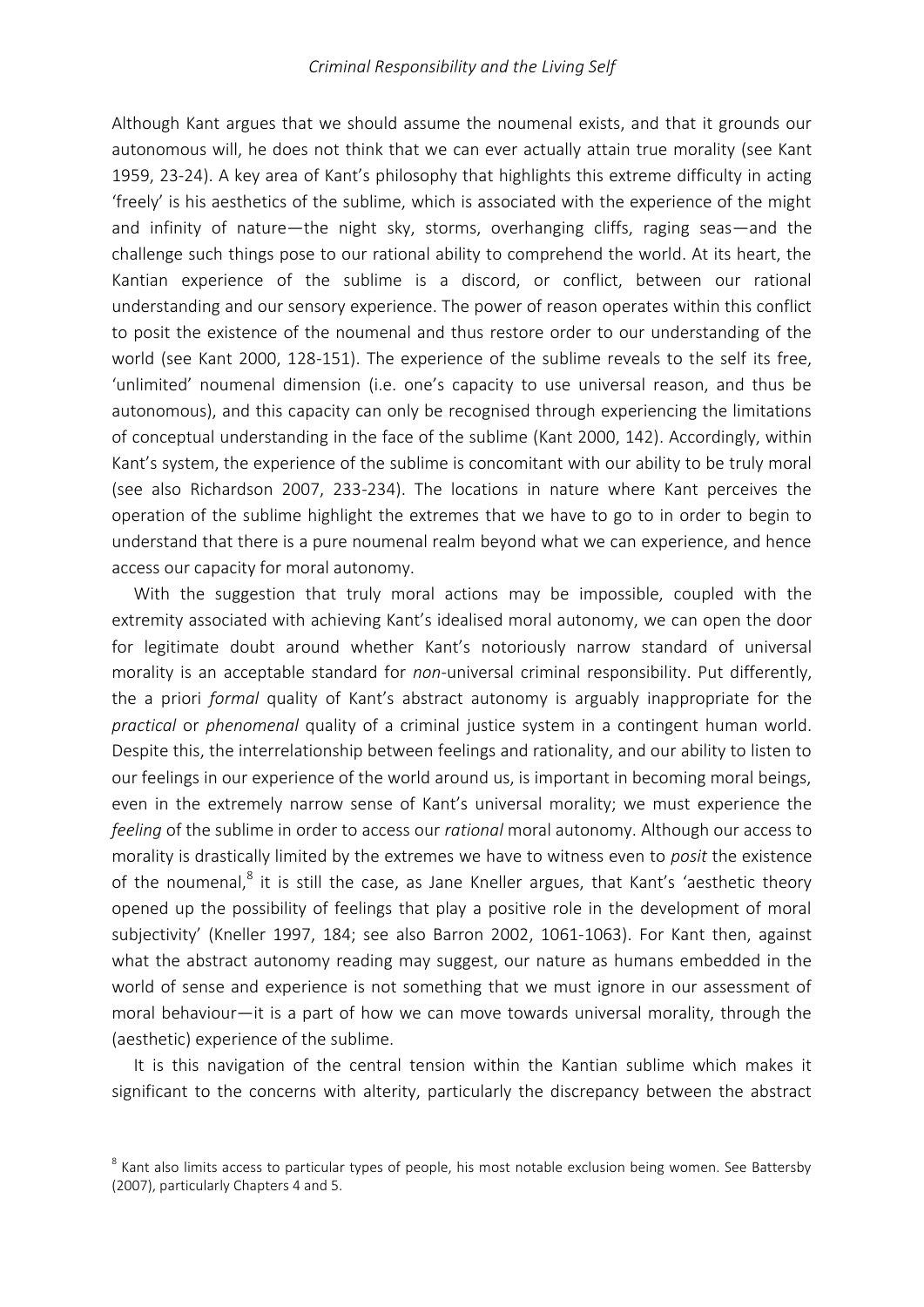and the living self. Although it may be debateable whether Kant's philosophy accurately or comprehensively captures the 'reality' or 'truth' of human moral experience, or is an appropriate measure to employ in the context of practical criminal justice, the sublime is nevertheless symbolic of the tension between the messy dynamics of life and the rational order of human knowledge systems. The abstraction inherent in the development of knowledge, as has been discussed in the context of 'rational choice' above, overlooks the complexities of living human meaning. Similarly, the movement in the Kantian sublime requires that we sacrifice our experiences to the supremacy of rational explanation—we must still follow reason if we are to be moral. Despite its consideration of the aesthetics of sensory experience, if anything the sublime reinforces the hegemony of the rational by arguing that our sensual faculties cannot comprehend that which reason can: our experiences break down when we are faced with the infinity of the night sky, or the huge power of a thunder storm, but reason steps in to explain and order those things, thus (re)securing our position in the world (Battersby 2007, 29-30). The sublime ultimately sacrifices phenomenal experience to the abstract rationality of the noumenal, thus denigrating the moral validity of the living self as against rational autonomy, and failing to achieve the escape from the ethical injustice of abstraction that a turn to aesthetic experience may initially signal.

## 'The Return to Astonishment'

To clarify, the use of Kantian aesthetics in this context is not an attempt to configure this dimension of his philosophy in way that would make it applicable to political judgment.<sup>9</sup> Nor is Kant's aesthetics being applied to law in a way that would ground legal decisions within a reconfigured Kantian framework. Rather, the concern here is to expose the limits of rationalisation and the importance of the experiential and fluid dimensions of the living self in the context of attributing responsibility for criminal (and other) behaviour. As has been outlined above, not only is Kant's moral philosophy important for understanding the moral self in general, but the sublime is a key dimension of his system where the problematic limits of rationality with respect to the ethical comprehension of living sensuality are encountered and exposed. In response to these problems, we can deepen our theoretical engagement with moral selfhood by adopting a phenomenological approach to criminal responsibility and aesthetic experience. Navigating a similar line to Norrie—between a 'Kantian' self, isolated from its context, and the self as a socio-narrative construct, subsumed into its context—Dan Zahavi observes a phenomenal self:

To be conscious of one*self*… is not to capture a pure self that exists in separation from the stream of consciousness, but rather… is a question of having first-personal access to one's own experiential life… [Accordingly] the self is conceived neither as an ineffable transcendental precondition [Kant], nor as a mere social construct that evolves through

<sup>9</sup> For a detailed discussion of the move from aesthetic to political judgment following Kant in the work of Hannah Arendt, for example, see Ricoeur (2000, 94-108).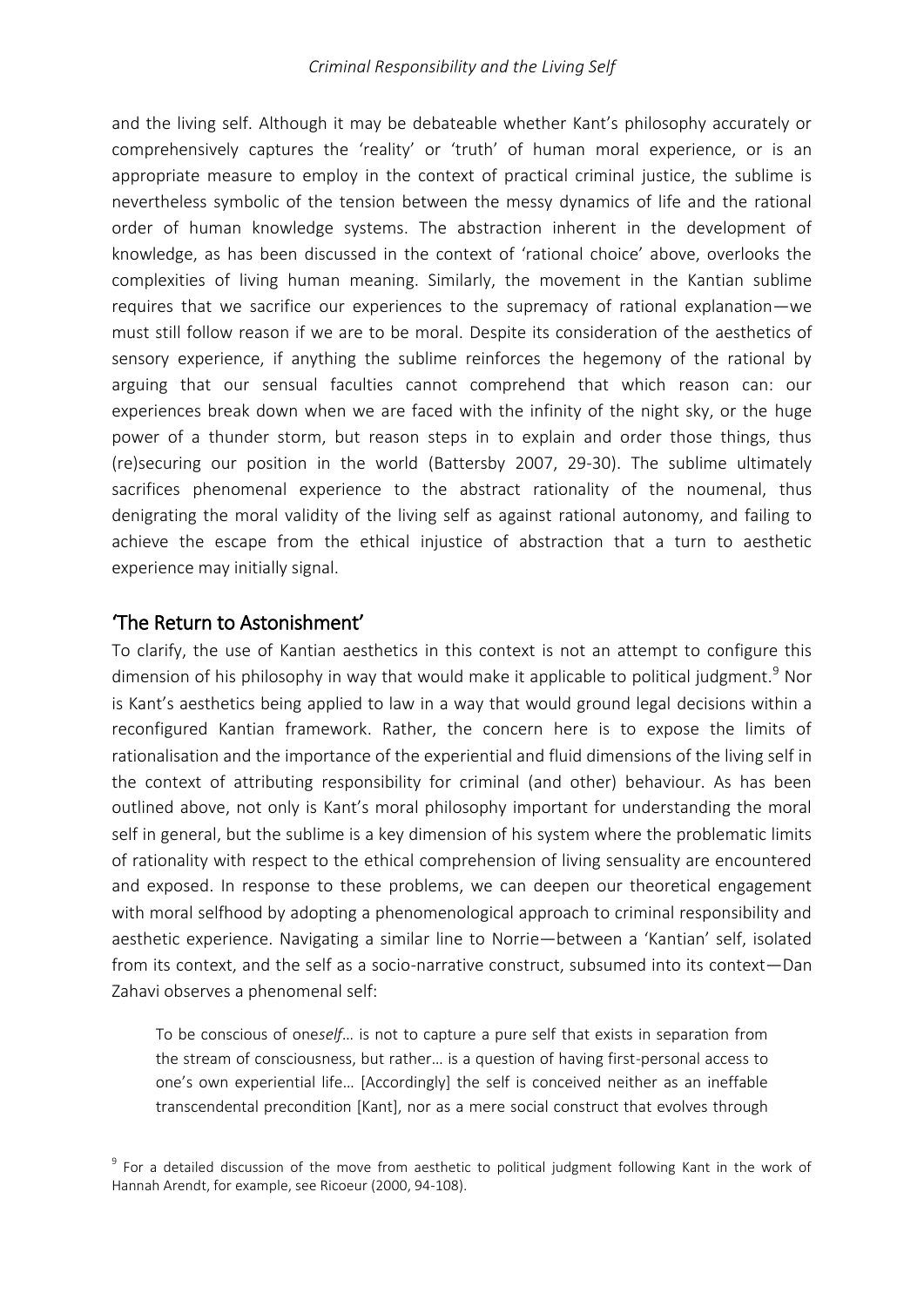time; it is taken to be an integral part of our conscious life with an immediate experiential reality. (Zahavi 2005, 106)

Since behaviour, including criminal behaviour, takes place in lived contexts of experience, and is undertaken by living beings with their own 'first-personal' life, an 'ethical' understanding of responsibility may necessarily entail approaching this phenomenological dimension of the moral self. On a philosophical level, subsuming the complexities of individual experience and emotion under the direction of the rational will, as criminal theory does, arguably fails in this regard. As has been indicated, although some theory attempts to temper this ethical shortcoming—through a nuanced understanding of 'rationality' or through Norrie's relational blaming—ironically it appears to be a shortcoming that is required if we are to have a *practicable* justice system. A line needs to be drawn between what is and is not taken into account in making legal judgments in order for those judgments to be made in the first place. The move to phenomenology proposed by this article is not attempting to destroy this line in a practical context (although there may be practical ways in which the lived experience of a defendant or victim might be more meaningfully considered, such as in-depth interviews), but to test the limits of responsibility theory's ability to understand moral agents. As we have seen, the dominant rational choice model is limited in the way it subsumes the living context of action under an abstract idea of choice. Maintaining our focus on the philosophical level of responsibility theory, a more detailed and sensitive understanding of living morality can be approached.

Cultural criminology can be taken as a starting point, as it is a field that works to empirically access the lived realities of human agents without relying exclusively, or even heavily, upon the orthodox approaches of the social sciences. Cultural criminologists argue that to better understand crime in our late modern world, we need to move beyond narrow categories of crime and criminal justice, and broaden our focus to include the symbolic, emotional, and experiential aspects of criminality and its consequences (Ferrell et al. 2008, 2). Cultural criminology's focus of enquiry is aimed 'at precisely those points where norms are imposed and threatened, laws enacted and broken, [and] rules negotiated and renegotiated' (Ferrell et al. 2008, 4). Cultural criminology is thus open, fluid, and dynamic; its theoretical underpinnings are key in considering how we understand the living world of human conduct. The priorities of cultural criminology are the sensuality and meaning of criminal experience and everyday life, as opposed to orthodox or positivist criminology which is preoccupied with the attempted 'scientific' or statistical study of human behaviour.<sup>10</sup> This distrust of statistical method as an appropriate and capable tool for understanding the complex dynamics of living crime fuels a 'healthy disrespect' (Ferrell et al. 2008, 161) for orthodox knowledge, an abandonment of 'the old social scientific hierarchy of content over form', (of word over

<sup>&</sup>lt;sup>10</sup> For more detailed discussion of criminological and cultural criminological method, see Ferrell et al. (2008, 158-194). See also, for a damning attack on the prevalence of statistics in criminal and social research, Young (2004). For an extended analysis of the sensuality and 'seduction' of criminality, see Katz (1988). For a detailed introduction to the more orthodox methods of criminology, see Coleman & Moynihan (1996).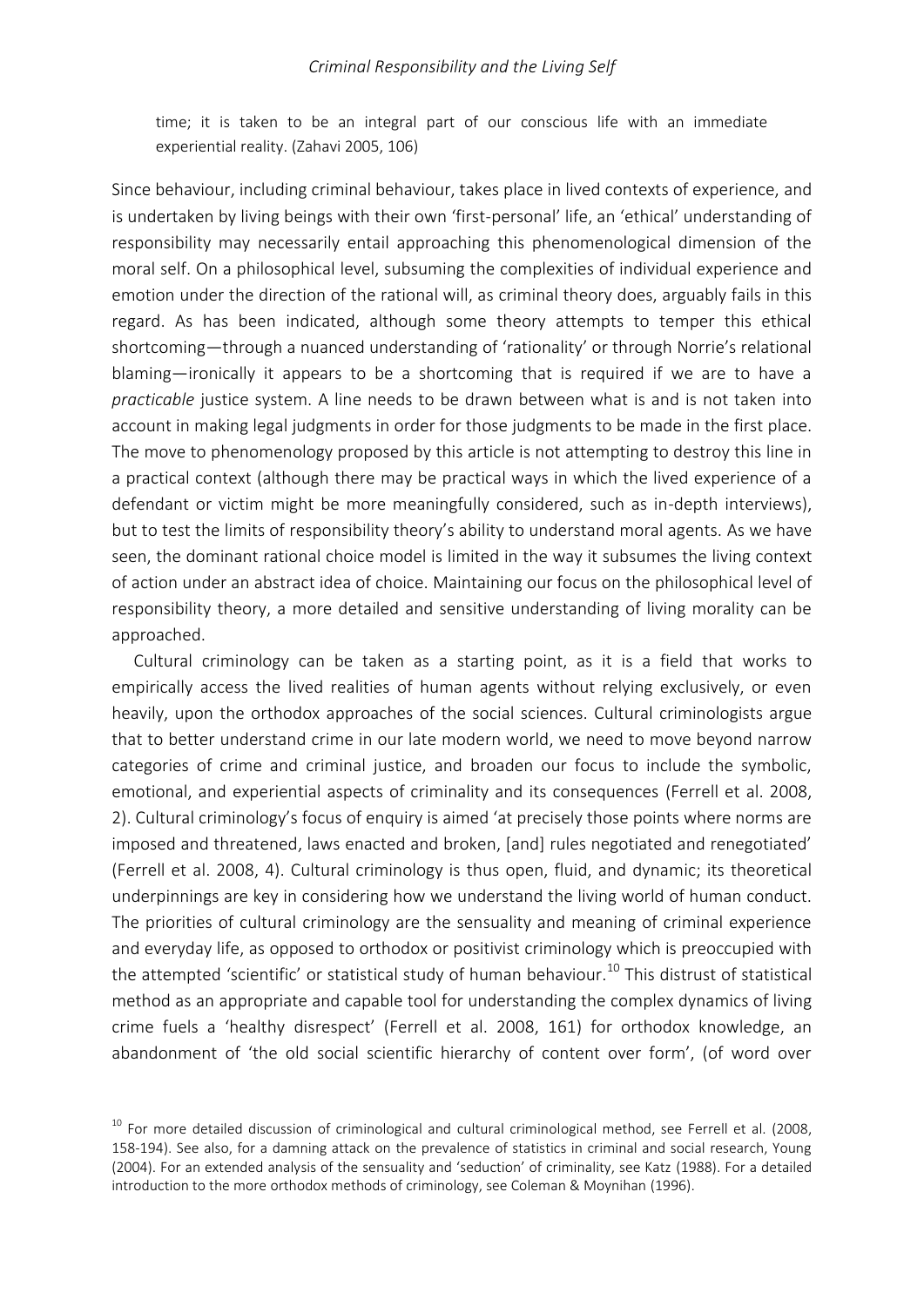image<sup>11</sup>) and an almost exclusive shift towards qualitative and ethnographic methods of research (Ferrell et al. 2008, 174-194). Moreover:

Certainly, the 'cultural' in cultural criminology denotes in one sense a particular analytic focus: an approach that addresses class and crime as lived experience, a model that highlights meaning and representation in the construction of transgression... But the 'cultural' in cultural criminology denotes something else, too: the conviction that it is shared human agency and symbolic action that shape the world. (Ferrell et al. 2008, 20)

Cultural criminology's priorities, then, are the activities of human actors, as embodied moral agents, that negotiate codes and transgressions in a context of lived symbolic meaning. We act in particular cultural settings, where our actions have specific sets of meanings integrally linked with our cultural framework and the world around us, and if we are to hope to understand human behaviour—its causes, its effects, its moral value—then a focus on this cultural context of action and experience is important and necessary. The meaning of action, of crime, cannot be found in endless tables of statistics or abstract models of rational choice, but in the dynamic world of transgression and cultural navigation.

This kind of open-textured approach to the lived dimensions of human action is given a profoundly phenomenological twist in the work of Jonathan Wender. Although not directly concerned with criminal responsibility, Wender tackles important issues relating to abstraction in his attempt to promote what he terms a '*phenomenological aesthetics of encounter*' (Wender 2004, 49, emphasis in original; see also Wender 2008). Wender configures the 'abstract-living' tension in understandings of the self as a division between 'intersubjectivity' and 'co-presence':

Regarded as moments of intersubjectivity, human encounters are interpreted as discrete events of intersection between atomistic, isolated 'subjects'. By contrast, to understand encounters in terms of co-presence is to acknowledge that by virtue of the mode of their existence, human beings are always already meaningfully present to one another. (Wender 2008, 16)

For Wender, the phenomenological aesthetics of an encounter is where a person partakes in expressive, meaningful activity; behaviour is embedded in living reality and is thus richly significant. It is in astonishing reality that the 'fullness and mystery of human existence' is to be, for want of a better word, 'found' (Wender 2004, 50). More specifically, Wender highlights how rational 'solutions' serve only to obfuscate criminal experience and meaning. Taking his analysis back to his experiences on the streets as a police officer, Wender criticises the problematisation of human being:

 $11$  For an analysis of the importance of studying the visual dimensions of crime in cultural criminology, see Hayward (2010). Regarding the general denigration of the visual in criminology and sociology, note page 5 of Hayward's work. See also Ferrell et al. (2008, 175). See also, for an examination of the usefulness to legal theory of visual-textual *interaction* examined via the medium of comics, Giddens (2012).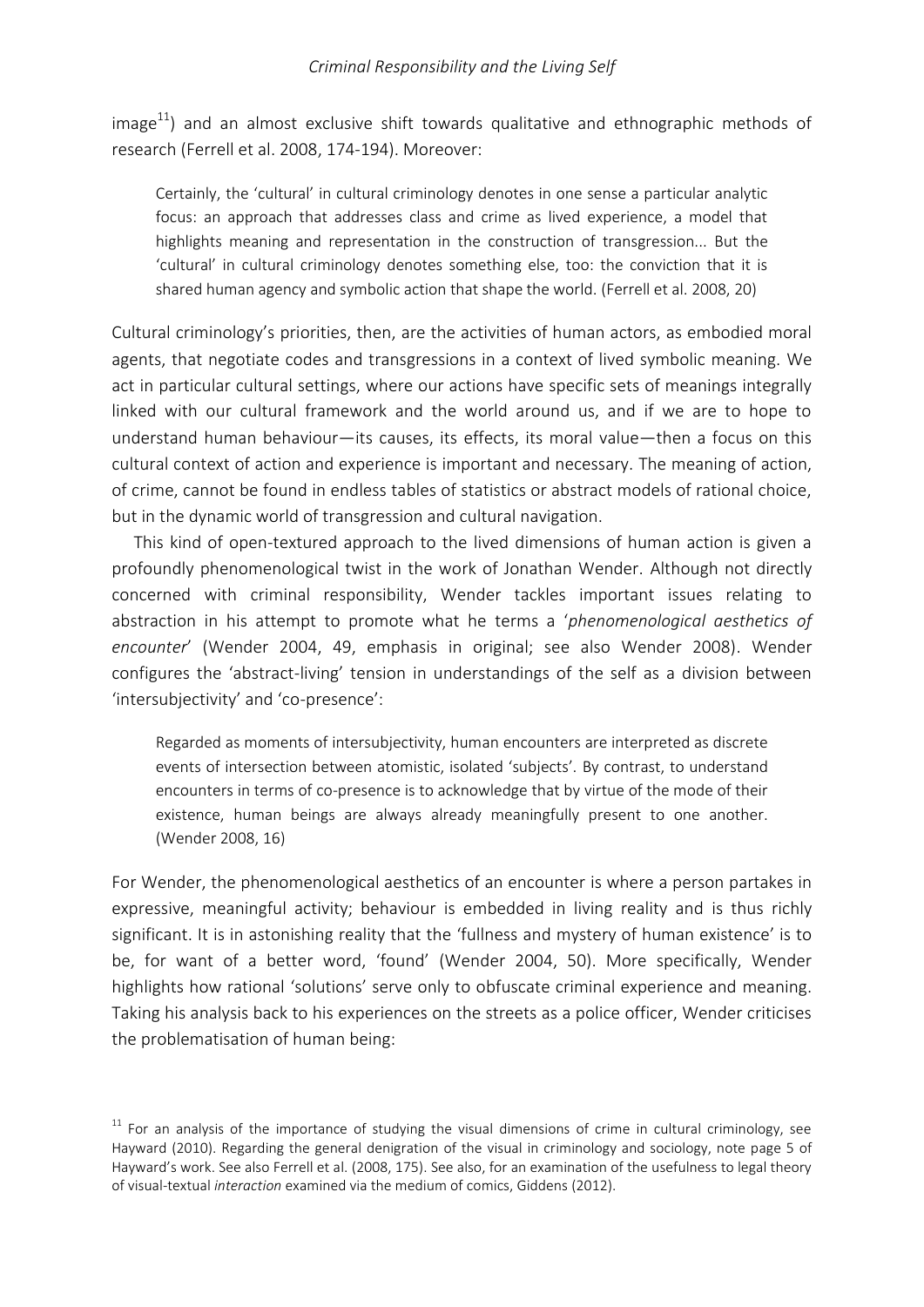#### *Criminal Responsibility and the Living Self*

To encounter someone as a 'problem' depends on processes of reification and abstraction that efface human presence and translate it into an entity available for scientific analysis and methodical control. So it is that modernity's bold claim to have substituted 'objectivity and neutrality' for avowedly moral praxis withers before the gaze of the troubled faces encountered by the police. (Wender 2008, 4)

The practical functions of criminal justice (for Wender, the bureaucracy of policing), are grounded upon processes of abstraction, upon the reification of the self into a 'knowable' structure of reason, that have the effect of simplifying, obscuring, or otherwise effacing the complexities and irreducibilities of lived existence and the structures of human experience. Although, as we have seen, this may be a practical necessity, where exactly we draw the line is debatable; back to the streets again:

...the defining qualities of the human condition at its best and worst—love, hate, redemption, betrayal, jealousy, revenge, forgiveness, greed, sacrifice, hope—all unfold in the remarkable sequence of events that constitutes a patrol shift... [and] may be regarded as *moments of poetry*—lived creations of meaning in which human beings struggle to make sense of the mystery of their own existence, and the existence of others. (Wender 2008, 2)

Abstract descriptions and categories will not be able to fully capture this existential mystery; rather, it is what abstraction denies, and to what we need to return (see Wender 2004, 58- 59).

What Wender argues is not the notion that we may be psychologically affected by aspects of some one- or two-dimensional 'social context', but that it is in the concrete, ontological phenomena of a (criminal) act that meaning is made, and that we must be sensitive to its 'aesthetic' (or sensually experienced) dimensions in order to appreciate this. It is precisely through the abstraction of criminal justice processes that the symbolic and contextual meanings embedded within and around a criminal act are negated, denied, and lost. In the context of criminal responsibility, this may suggest that we can move the 'line' of practical abstraction closer to phenomenal reality than allowed by the present limits of rational choice. But Wender's point is not about capturing more of the self and its context in order to answer the question of where to locate responsibility, as though blame can be pinned in the 'correct' place, but rather to accept that 'astonishing' reality *cannot be completely understood, captured, or categorised*, least of all in any 'rational' sense. This does not mean that the complex dynamics of life are a complete lacuna, but that, as the subjective priorities of phenomenology indicate, behaviour and meaning are experienced and mediated through the experiences of a living self. And this recognition, in turn, challenges the primacy of an abstract order of rational knowledge in understanding the world and the individuals who inhabit it.

Importantly, recognising these lived dimensions of human behaviour does not mean an action is perceived to be 'beautiful' or 'wonderful', but simply that it is *astonishing* in that it escapes rational comprehension and can only be meaningfully approached by recognising its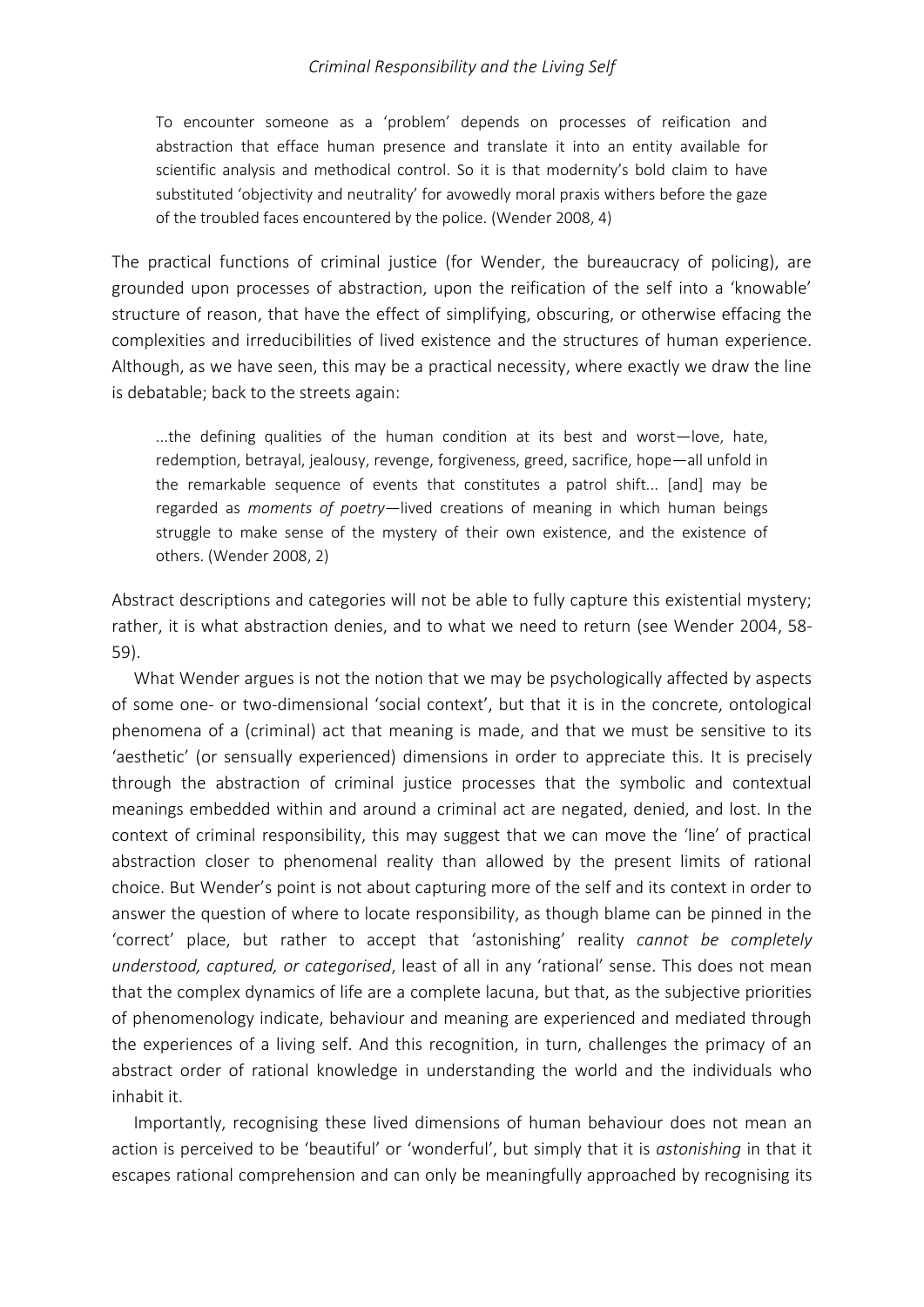location within lived experience; it is beyond abstract conceptualisation or generalised linguistic description. Wender gives a particularly horrific example, again from his experiences on the streets:

...in striving to comprehend the wicked act of one human being's trampling on the head of another, bureaucrats and criminologists cannot ignore... what is unquestioningly taken for granted when we conceive of trampling on someone's head as a straightforward 'matter of fact'... [Yet the] actual scene of the crime is always already more than the bureaucrat or social scientist will ever see. To 'unleash'... thought would be to free it to engage this otherwise unseen reality. (Wender 2004, 58)

Whilst Kant's aesthetics would (re)employ rationality as a means of giving order to this 'rupture' or 'limit' of rational understanding, accordingly grounding the autonomous self in the use of reason, phenomenology instead 'challenges the modern, post-Cartesian vision of the isolated ego or subject standing over against the world... [and aims to restore] attentiveness to the elemental primacy of lived experience' (Wender 2008, 20)—it attempts to *unleash* thought.

## Astonishment and Criminal Responsibility

Although ostensibly concerned with policing, Wender's thesis suggests an important response to the ethical deficiency in both abstract autonomy and rational choice as theoretical models of criminal identity. The things Wender experienced on his patrol shifts, and more besides, are all elements in the complex matrix of the living self and how that self relates to and makes the world. Subsuming these vast complexities under the general guidance of rationality profoundly limits our ability to understand how the self operates in general; but more specifically it limits our understanding of the behaviours that people undertake and how those behaviours relate to the constitution or operation of the self-asresponsible, and thus our ability to attribute responsibility to that self for those behaviours in a meaningful or ethical manner (that is, the links between the living self and its lived behaviour). If we are to overcome these limitations we need to reconfigure the relationship between the abstract and the living self through a phenomenological lens, and thus produce a way of approaching the self that can engage with astonishing living humans *restlessly*<sup>12</sup> that is, without assuming the primacy of rationality or tending towards generalised and settled concepts of selfhood. Moreover, such an approach should attribute responsibility not simply via the 'rational choice' of the individual, but to the fluid and indeterminate dimensions of that human being which feed into his or her patterns of *living* behaviour. It is important to clarify that this argument is aimed specifically at how moral theory constructs the *idea* of the responsible self; it is not directly proposing a practical change in criminal justice processes or categories. This shift in theoretical approach, however, may have

 $12$  Note that the idea of 'restlessness' has been argued to be important for legal theory in general, in relation the shifting of values and society over time and law's ability to respond to the uncertainty of the future. See Golder and Fitzpatrick (2009).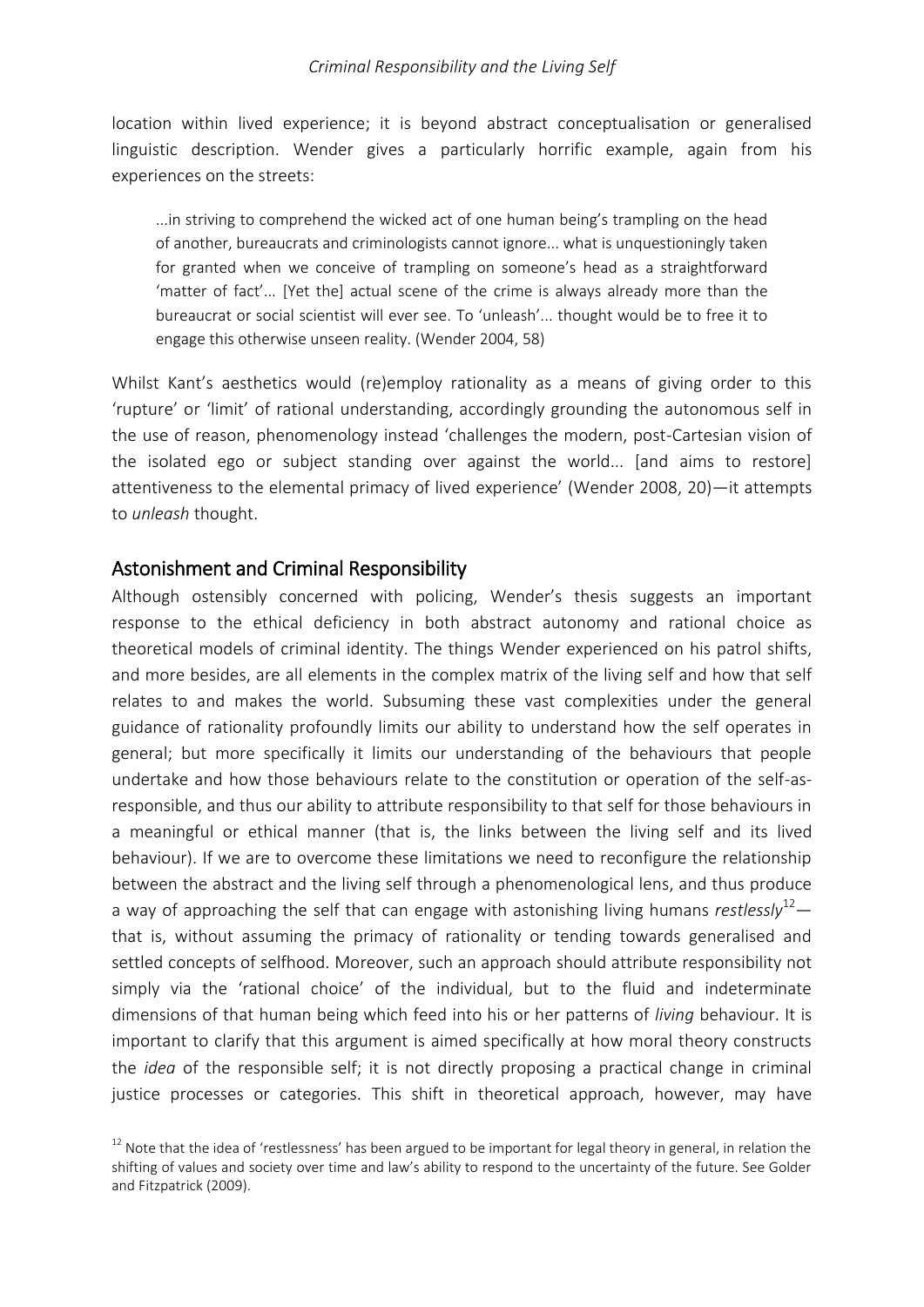important ramifications for the more practical elements of criminal justice, and some indication of these will be given below.

By accepting a determinative role in people's behaviour for influences and drives that are not under the control of our general ability for 'rational direction', it may instantly appear that the attribution of responsibility is undermined. If we lose our ability to 'control' our actions because our rational will is undermined, because our actions stem from 'irrational' feelings or experiences, then responsibility cannot be securely pinned to us as individuals and the very idea of responsibility becomes meaningless. This nihilistic threat can be couched more broadly as a threat to the very idea of justice. Richard Sherwin (2000), in his analysis of the film *Cape Fear*, observes how the limitations of the legal system may have changed between the original 1962 film and its 1991 remake. The ending, in particular, highlights the potential role of 'fate' or 'chance' in the outcomes of specific events and the bearing this has on the operation of justice. In 1962, the film depicted a heroic ending where the protagonist refuses to kill the man who had been harassing his family, instead surrendering his fate to the justice of law. In the remake, however, this same protagonist smashes a rock onto the head of the antagonist, only to have his 'victim' swept away by the currents of a river before the stone can strike.<sup>13</sup> Sherwin describes the repercussions of such a vision:

Today we must depend upon purely circumstantial forces, a wind, a current—something more in keeping with a theory of chaos than of rational order. In the end we are left with fateful justice, justice as chance, justice as contingent upon irrational forces beyond our control. But what kind of justice is that? (Sherwin 2000, 182)<sup>14</sup>

The indeterminacy of phenomenological life, however, does not have to be understood as a radical challenge to the very idea of justice or our ability to attribute responsibility for behaviour. Theoretical engagement with the phenomenological dimensions of individual human beings does not necessarily mean that these individuals are no longer responsible for what they do, but that when we think about the self-as-responsible we need to think about it in a radically different way from what the limited models of rational choice can allow.

As Wender's work makes clear, the complexity and chaotics of living individuals and their embodied reality is irreducible; if it is to be ethically approached, this cannot be forgotten. What this means is that the complexities and unique and infinite variety of lived, subjective experience cannot be synthesised into stable, unitary forms. The term *restlessness* directly relates to this astonishing nature of lived experience, and expressly promotes a constant need for (re)engagement with the living world. Rather than examining our responsibility for behaviour (in however much detail) and producing a settled model of moral selfhood, astonishment implies a constant dynamic change and flow of meaning and experience. It is

 $13$  There are many other alterations, too, that undermine the seeming stability and 'justice' of the 1962 version: see, for his full analysis, Sherwin (2000, 172-185).

 $14$  Paul Ricoeur makes similar, if more general, observations when he argues that seeking justice or reparation in terms of 'risk' removes any individual from the sphere of responsibility, thus pushing us into fatalism rather than responsibility (Ricoeur 2000:25-26).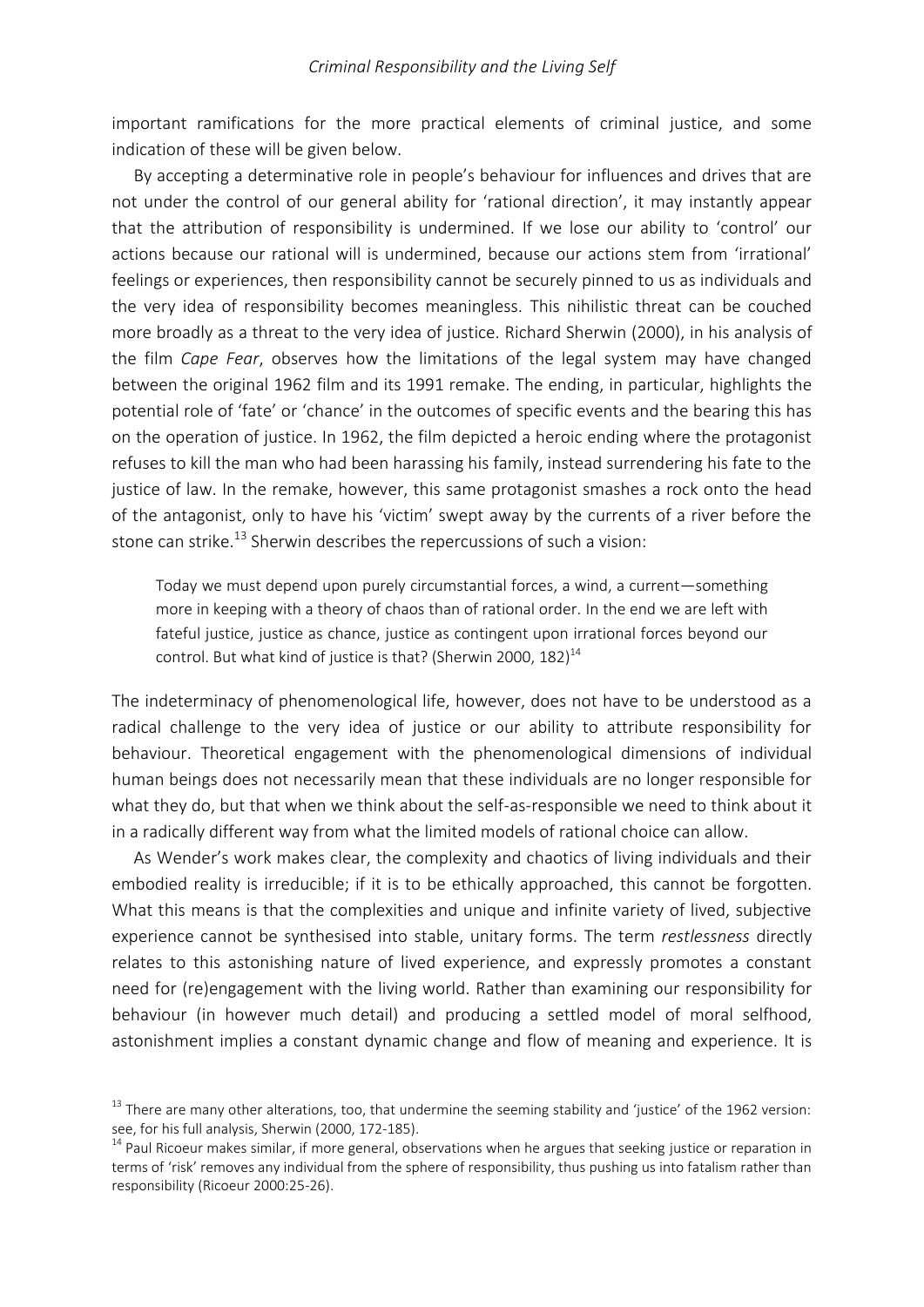this unsettled nature of things which the concept of restless tries to 'capture' or, perhaps more accurately, indicate. And this 'restlessness' means that settled categories and concepts are inadequate or inappropriate bases from which to develop an ethical understanding of moral selfhood. Rational, stable forms cannot meaningfully encounter the complex dynamics and experiential depth of the living self or its related world(s). They cannot capture the constant shift and flow of life. In order to do so, our models and understandings need to be more adaptive, able to adjust and be endlessly reconfigured as different and varied meanings are encountered within the lived experience of moral choice and behaviour. A constant (re)engagement with the subjective experiences of the living self. Such a shifting and changing foundation will undoubtedly mean our understandings can never be settled or stable, rather remaining *restless*, reflecting more of the movement and tirelessly undulating chaos of life.

Such an approach may disable us from constructing a neat and knowable model of moral selfhood and suggest a horizon for law's ability to comprehend moral action. Accordingly, criminal theory attempts to avoid the issue of nihilism outlined above by claiming we are able to rationally direct our indeterminate dimensions, and thus can be held responsible insofar as we are rationally 'in control' of ourselves. Moreover, practical justice draws a largely arbitrary line beyond which influences are not pertinent to legal guilt. One is thus responsible in theory for following a non-rational desire because one is generally able to direct or control one's desires (or one's responses to them), and in practice because these non-rational elements are not part of how liability is assessed. If an individual 'rationally' directs his or her desires towards robbing banks, for example, he or she is responsible for that desire and the behaviour which stems from it; the fact the desire might actually stem from complex indeterminate dimensions of the self is overcome by relocating any indeterminate desires as (ideally or normatively) subservient to the rational will (or by ignoring them as beyond the scope of criminal law's tests of guilt). Norrie similarly avoids the nihilism problem by claiming not that we need to blame 'society' *instead of* individual criminals, but that what exists 'beyond' the individual (the 'social context') is *also* determinative of what an individual does, thus side-stepping the problem by retaining a 'Kantian' (autonomous) dimension in the criminal agent, rather than claiming to reject it completely.

But we need not maintain such 'false but necessary' understandings in order to save justice from nihilism. As we have seen, there are important dimensions of the self beyond the 'rationally choosing agent' of criminal theory. If we reconfigure our understanding of the moral self in a way that accepts its indeterminate dimensions and the importance they have in the astonishment of lived human behaviour but concurrently fail to reconfigure the standards of responsibility, nihilism will result; rational choice is an unethical standard by which to judge the living self. We need the same restlessness both in how we approach criminal identity and in how we understand what it means to be responsible. Restlessness is a reminder that astonishing reality is always already more than criminal categories or evidence bags or linguistically and rationally based theoretical models will ever be able to hold. There is a whole experiential dimension to criminality that—through processes of abstraction,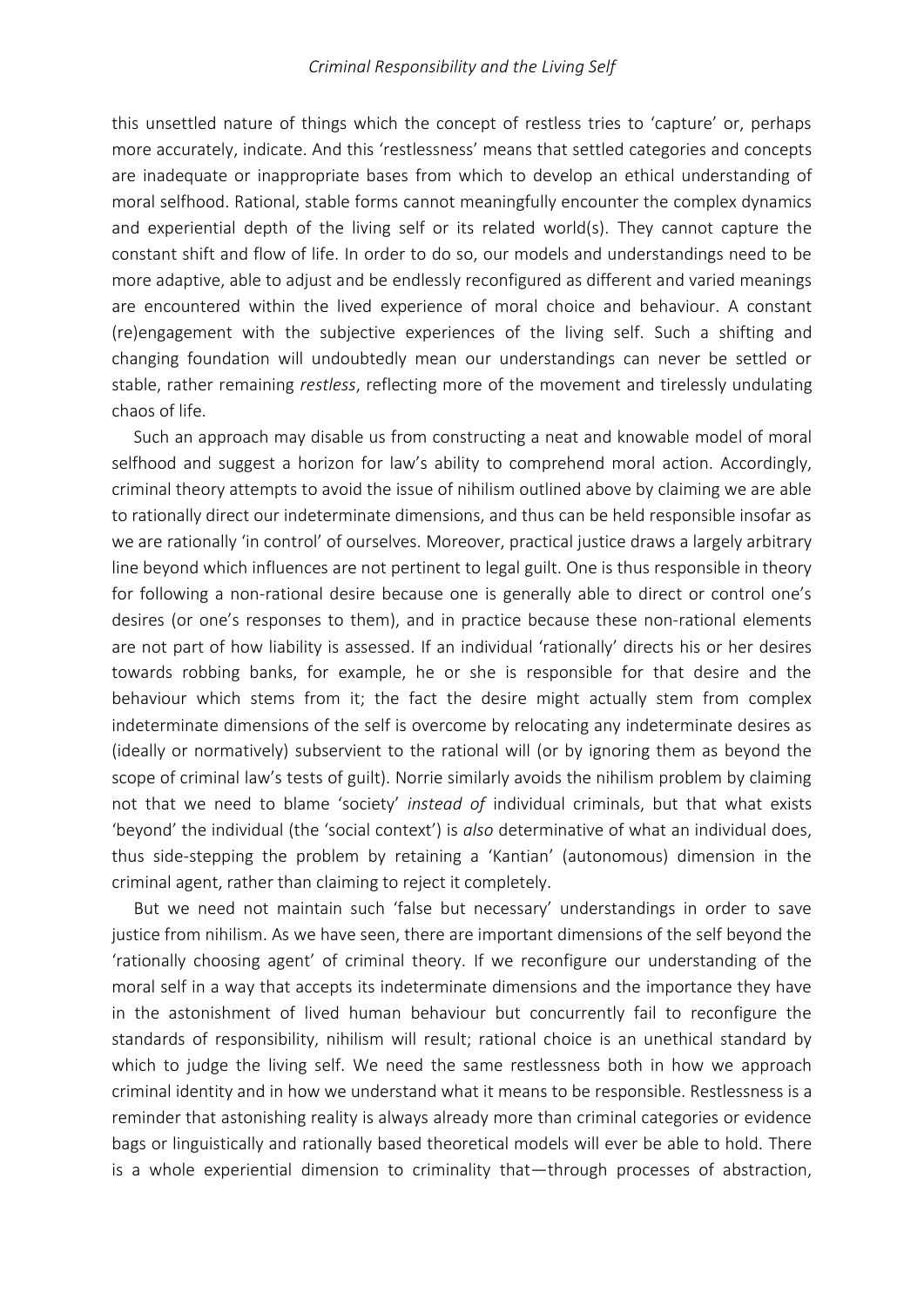categorisation, and theoretical modelling—become removed from their contexts of living meaning. If we are to better understand the living self and its links with lived behaviour we must retain awareness of these 'excessive' aspects in the theoretical models of moral selfhood that we develop; there is no need to cover them up with legal or theoretical 'certainties'.

Followed through, this awareness in moral theory can potentially shape or influence the way in which practical justice is sought through criminal justice processes and categories. Although the move to phenomenology and restlessness put forward in this article is on a profoundly philosophical level, in practice it could be as simple as judge asking 'what did this act mean to the defendant?' or 'what did it mean to the victim?', and using the answers in the judicial assessment of responsibility. More radically, and rather than merely supplementing existing practice with a 'restless' element, such a shift could potentially reconfigure the whole approach of criminal justice. As theoretical engagement filters through to practical consequences, tests of guilt may look beyond mere rational control into a qualitative examination of a defendant's biography, informed by ethnographic research and assessments of participants' subjective experiences. Approaches to punishment may be reconfigured to exploit the meaningful dimensions of a perpetrator's criminal behaviour. And although the categorical descriptions of various crimes necessarily abstract and generalise moral concerns to some extent in order to be practicable, we can move them closer to the morally and experientially detailed dimensions of living criminality through a methodological shift. Phenomenology and the idea of restlessness remind us that we may only ever be able to approximate 'reality', but importantly we are also free to see the abstraction of criminal responsibility not as an insoluble problem, but as something of which we must remain constantly aware as we attempt to build ethical understandings of moral selfhood and to apply those understandings to practical concerns of justice. Vitally, we must remember that our understandings can never be settled and certain, lest we perpetuate the very abstraction we wish to minimise—they must remain *restless*. But this restlessness must necessarily be reduced the closer we move to practical application, lest those applications be impracticable. This is an irresolvable tension, but one that an enriched approach to moral selfhood, and the ways in which criminal theory and the practical justice system understand moral selfhood, can help us to navigate.

#### Acknowledgements

The author wishes to thank Lindsay Farmer and Stephen Skinner (as well as the mysterious reviewers) for their insights and comments on earlier versions of this paper.

#### References

Ashworth, A. (2006). *Principles of Criminal Law* (5th ed.). Oxford: Oxford University Press. Barron, A. (2002). (Legal) reason and its 'others': Recent developments in legal theory. In J. Penner, D. Schiff, & R. Nobles (Eds.), *Introduction to Jurisprudence and Legal Theory: Commentary and materials* (pp. 1035-1121). Oxford: Oxford University Press.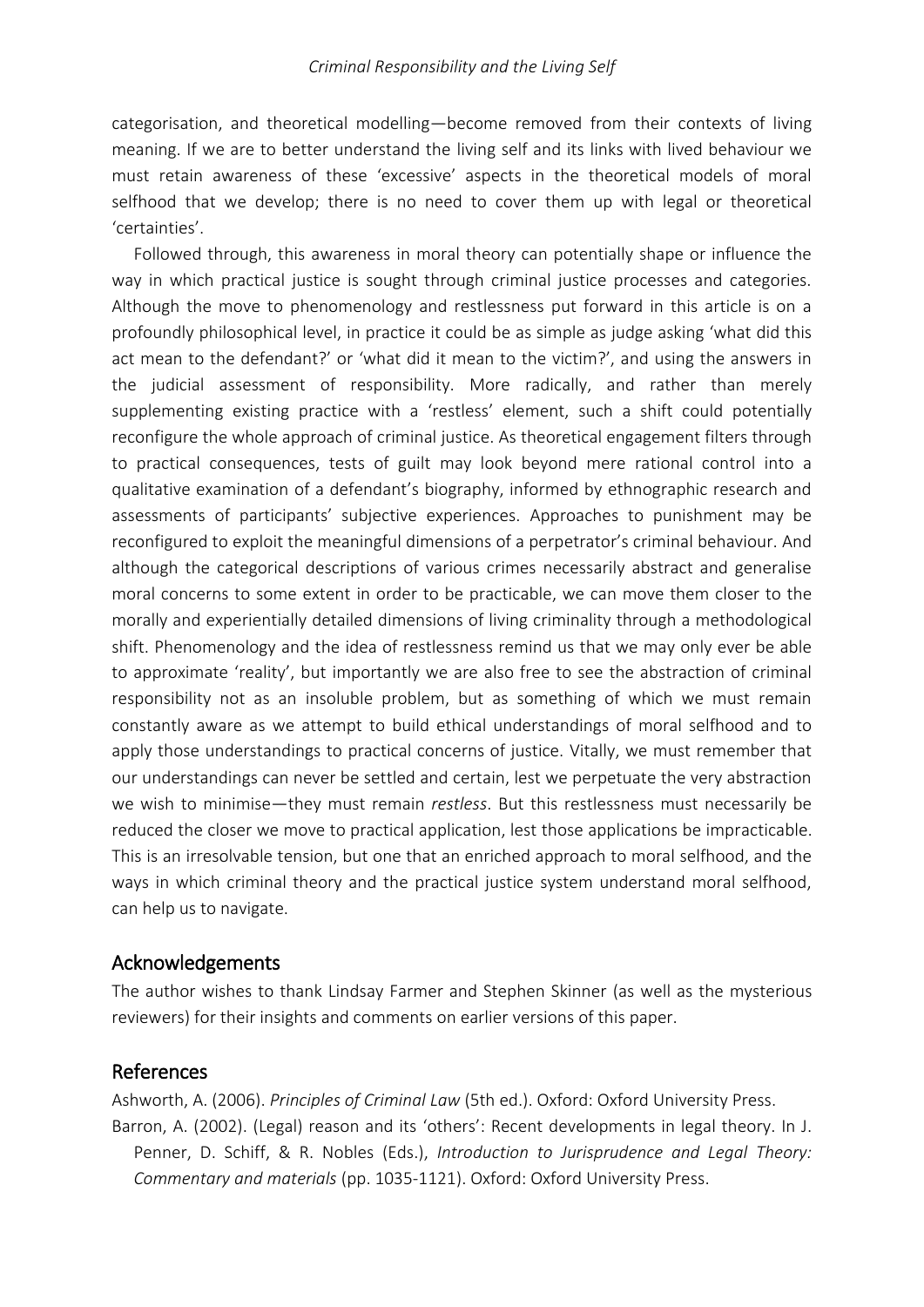Battersby, C. (2007). *The Sublime, Terror, and Human Difference*. London: Routledge.

Cane, P. (2002). Responsibility in Law and Morality. Oxford: Hart.

Clarke, R. V. (2005). Seven misconceptions of situational crime prevention. In N. Tilley (Ed.), *Handbook of Crime Prevention and Community Safety* (pp. 39-70). Cullompton: Willan.

Coleman, C., & Moynihan, J. (1996). *Understanding Crime Data: Haunted by the dark figure*. Maidenhead: Open University Press.

Douzinas, C., & Gearey, A. (2005). Critical Jurisprudence: The political philosophy of justice. Oxford: Hart.

Duff, R. A. (2007). Answering for Crime: Responsibility and liability in the criminal law. Oxford: Hart.

Ferrell, J., Hayward, K., & Young, J. (2008). *Cultural Criminology: An Invitation*. London: Sage.

Gardner, J. (2007). Justifications and reasons. In *Offences and Defences: Selected essays in the philosophy of criminal law* (pp. 91-120). Oxford: Oxford University Press.

Gearey, A. (2001). *Law and Aesthetics*. Oxford: Hart.

Giddens, T. (2012). Comics, Law, and Aesthetics: Towards the use of graphic fiction in legal studies. *Law and Humanities*, 6(1), 85-109.

Hayward, K. (2010). Opening the Lens: Cultural criminology and the image. In K. J. Hayward & M. Presdee (Eds.), *Framing Crime: Cultural criminology and the image* (pp. 1-16). Abingdon: GlassHouse.

Honderich, T. (2002). Determinism as true, both compatibilism and incompatibilism as false, and the real problem. In R. Kane (Ed.), *The Oxford Handbook of Free Will* (pp. 461-476). Oxford: Oxford University Press.

Hopkins Burke, R. (2005). *An Introduction to Criminological Theory* (2nd ed.). Cullompton: Willan.

Horder, J. (2004). *Excusing Crime*. Oxford: Oxford University Press.

Kant, I. (1959). Foundations of the Metaphysics of Morals (L. W. Beck, Trans.). In *Foundations of the Metaphysics of Morals and What Is Enlightenment?* (pp. 1-83). Indianapolis: Bobbs-Menil.

Kant, I. (1997). *Critique of Practical Reason*. Cambridge: Cambridge University Press.

Kant, I. (2000). *Critique of the Power of Judgment* (P. Guyer & E. Matthews, Trans.). Cambridge: Cambridge University Press.

Katz, J. (1988). Seductions of Crime: Moral and Sensual Attractions in Doing Evil. New York: Basic.

Kneller, J. (1997). The Aesthetic Dimension of Kantian Autonomy. In R. M. Schott (Ed.), *Feminist Interpretations of Immanuel Kant* (pp. 173-189). University Park, PA: Pennsylvania State University Press.

Korsgaard, C. M. (1998). Introduction. In M. Gregor (Ed.), *Groundwork of the Metaphysics of Morals* (pp. vii-xxx). Cambridge: Cambridge University Press.

Lacey, N. (1994). Abstraction in context. *Oxford Journal of Legal Studies*, 14(2), 255-267.

Morrison, W. (1997). Jurisprudence: from the Greeks to post-modernism. London: Cavendish.